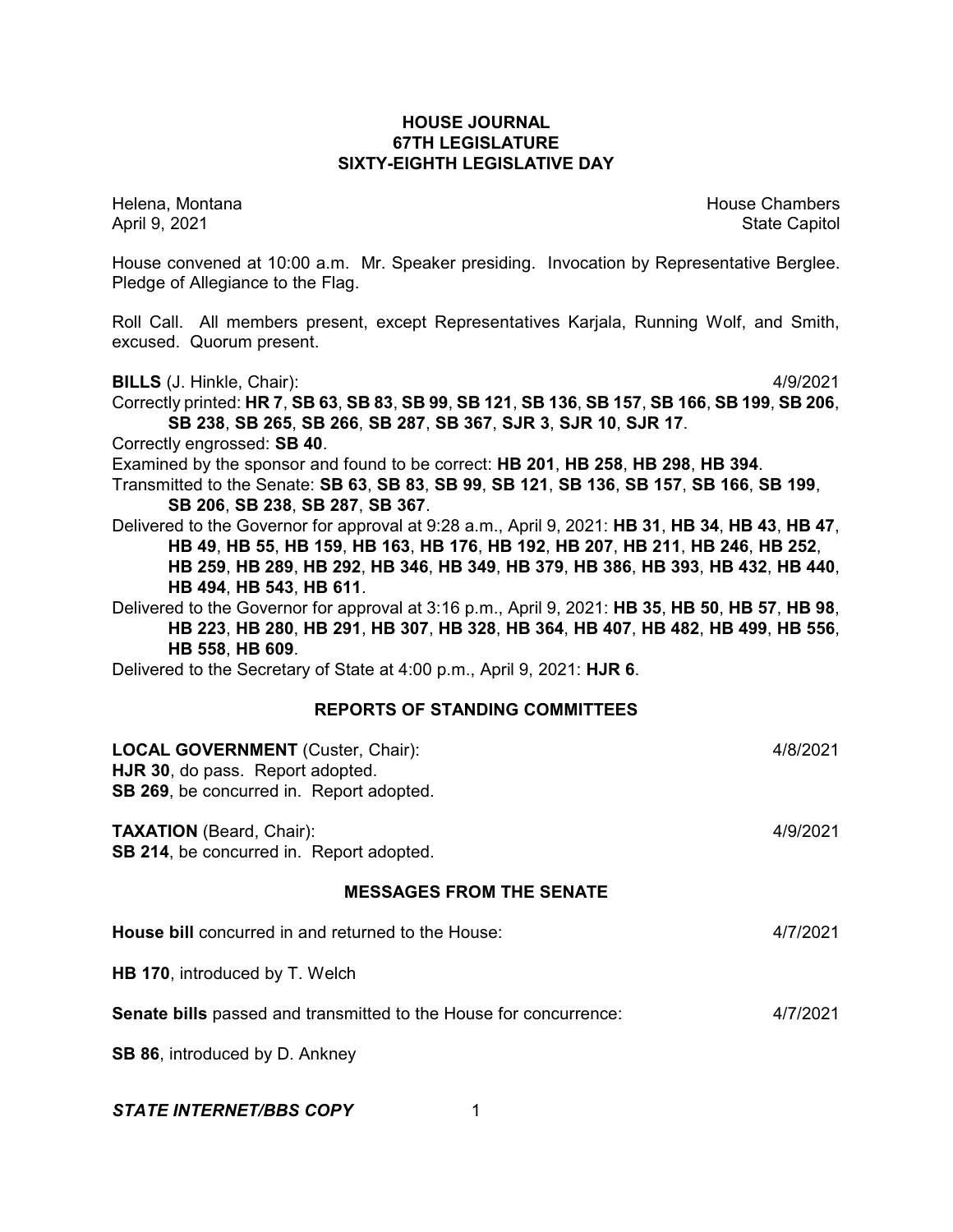**SB 323**, introduced by C. Friedel **SB 376**, introduced by G. Hertz **SB 384**, introduced by J. Esp **SB 388**, introduced by G. Hertz **SB 392**, introduced by G. Vance **SB 396**, introduced by B. Hoven **SB 399**, introduced by G. Hertz **SB 402**, introduced by C. Smith **SB 403**, introduced by B. Keenan

**House bills** concurred in and returned to the House: 4/8/2021

**HB 264**, introduced by R. Fitzgerald **HB 586**, introduced by S. Galloway **HB 598**, introduced by K. Whitman

**House bills** concurred in as amended and returned to the House for concurrence in Senate amendments:

**HB 2**, introduced by L. Jones **HB 90**, introduced by D. Lenz **HB 334**, introduced by J. Carlson **HB 426**, introduced by D. Lenz **HB 502**, introduced by L. Sheldon-Galloway **HB 527**, introduced by F. Nave **HB 555**, introduced by M. Regier

**House joint resolution** concurred in as amended and returned to the House for concurrence in Senate amendments:

4/8/2021 **HJR 4**, introduced by M. Caferro **Senate bills** passed and transmitted to the House for concurrence: 4/8/2021 **SB 333**, introduced by B. Molnar **SB 379**, introduced by S. Fitzpatrick **SB 385**, introduced by G. Hertz

**SB 395**, introduced by G. Hertz **SB 398**, introduced by J. Ellsworth

**SB 400**, introduced by T. Manzella

Conference Committee Report No. 2 adopted: 4/8/2021

4/8/2021

**HB 20**, introduced by B. Beard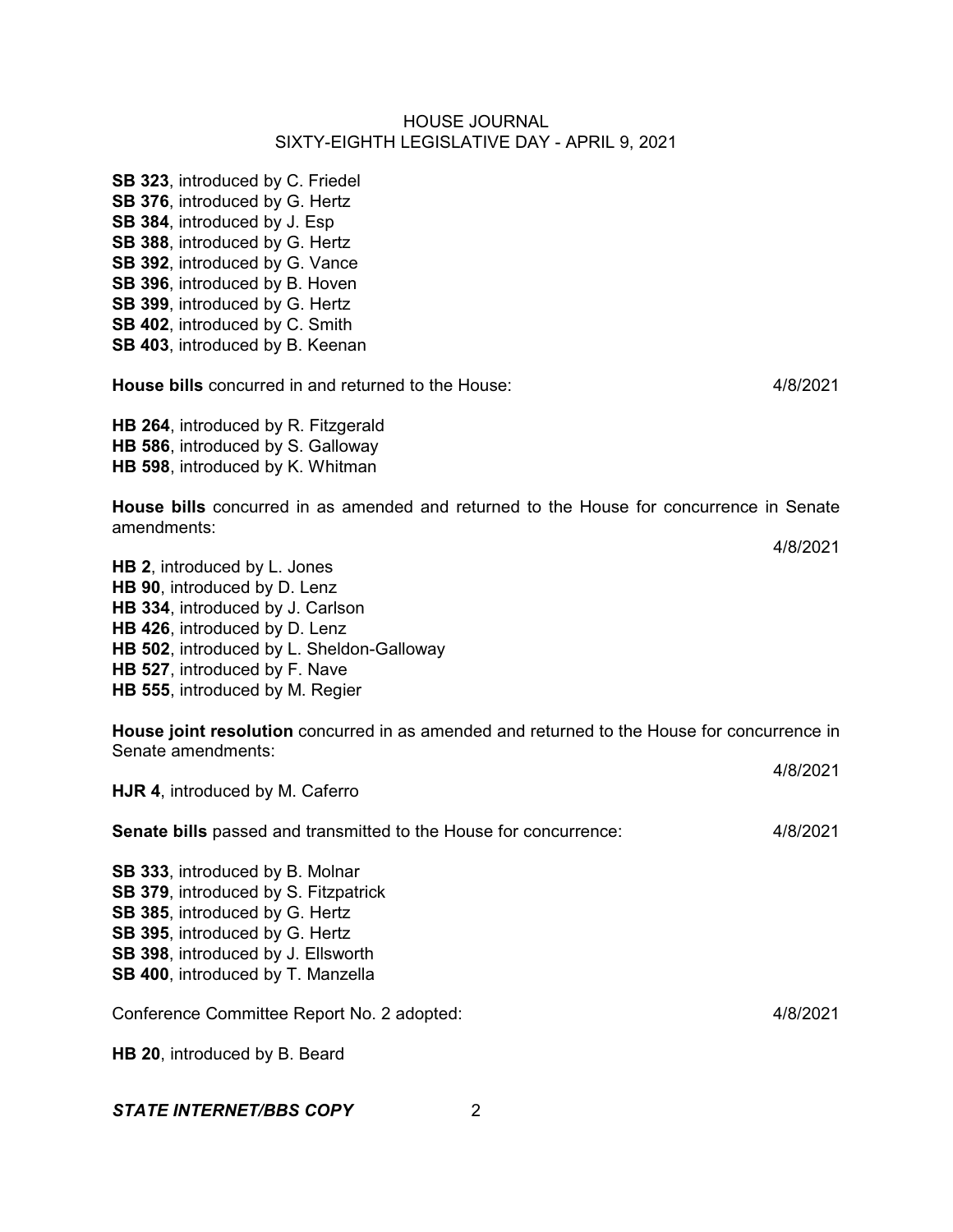# **FIRST READING AND COMMITMENT OF BILLS**

The following House joint resolutions were introduced, read first time, and referred to committees:

**HJR 34**, introduced by B. Usher, S. Berglee, A. Buckley, J. Carlson, J. Gillette, D. Hawk, J. Hinkle, K. Kelker, E. Kerr-Carpenter, D. Lenz, B. Ler, B. Phalen, A. Regier, D. Skees, M. Stromswold, referred to Judiciary.

**HJR 35**, introduced by J. Carlson, referred to Human Services.

The following Senate bills were introduced, read first time, and referred to committees:

**SB 86**, introduced by D. Ankney, C. Smith, referred to Energy, Technology and Federal Relations. **SB 323**, introduced by C. Friedel, D. Skees, S. Fitzpatrick, T. McGillvray, D. Howard, K. Regier, C. Smith, G. Vance, M. Blasdel, B. Keenan, C. Glimm, G. Hertz, M. Lang, W. Galt, S. Berglee, B. Brown, J. Hinkle, T. Manzella, S. Hinebauch, S. Gunderson, J. Trebas, C. Knudsen, B. Usher, J. Small, R. Tempel, J. Ellsworth, K. Bogner, L. Brewster, A. Regier, J. Schillinger, K. Seekins-Crowe, M. Stromswold, C. Hinkle, R. Marshall, referred to Business and Labor. **SB 333**, introduced by B. Molnar, referred to Judiciary. **SB 376**, introduced by G. Hertz, B. Hoven, M. Blasdel, W. Galt, W. Sales, T. Welch, B. Beard, R. Tempel, J. Ellsworth, J. Kassmier, referred to Taxation. **SB 384**, introduced by J. Esp, referred to Fish, Wildlife and Parks. **SB 385**, introduced by G. Hertz, T. McGillvray, C. Smith, M. Blasdel, B. Brown, C. Knudsen, S. Vinton, J. Ellsworth, G. Frazer, M. Binkley, referred to Taxation. **SB 388**, introduced by G. Hertz, M. Blasdel, referred to Taxation. **SB 392**, introduced by G. Vance, D. Skees, D. Salomon, S. Fitzpatrick, R. Osmundson, D. Kary, E. McClafferty, T. McGillvray, J. Keane, D. Howard, K. Regier, C. Smith, J. Welborn, M. Blasdel, D. Ankney, L. Jones, G. Hertz, T. Jacobson, R. Lynch, W. Galt, S. Berglee, B. Brown, F. Garner, T. Manzella, M. Noland, V. Ricci, S. Hinebauch, D. Loge, C. Knudsen, J. Patelis, S. Vinton, J. Small, M. Hopkins, J. Ellsworth, . Knudsen, . Harvey, M. Sweeney, D. Hawk, S. Novak, M. Binkley, referred to Transportation. **SB 395**, introduced by G. Hertz, referred to Business and Labor. **SB 396**, introduced by B. Hoven, referred to Business and Labor. **SB 398**, introduced by J. Ellsworth, E. Buttrey, D. Skees, S. Fitzpatrick, G. Vance, M. Blasdel, G. Hertz, W. Galt, S. Berglee, M. Noland, B. Tschida, S. Gunderson, J. Trebas, C. Knudsen, S. Vinton, M. Hopkins, D. Bedey, B. Ler, F. Nave, J. Carlson, A. Regier, S. Gist, K. Seekins-Crowe, M. Stromswold, C. Hinkle, M. Binkley, R. Marshall, referred to Business and Labor. **SB 399**, introduced by G. Hertz, M. Blasdel, referred to Taxation. **SB 400**, introduced by T. Manzella, D. Kary, C. Smith, G. Vance, B. Hoven, B. Keenan, B. Molnar, C. Glimm, D. Lenz, S. Berglee, B. Brown, J. Hinkle, J. Small, J. Ellsworth, K. Bogner, B. Ler, B. Phalen, J. Carlson, A. Regier, referred to Judiciary. **SB 402**, introduced by C. Smith, J. Ellsworth, referred to Judiciary. **SB 403**, introduced by B. Keenan, referred to Local Government.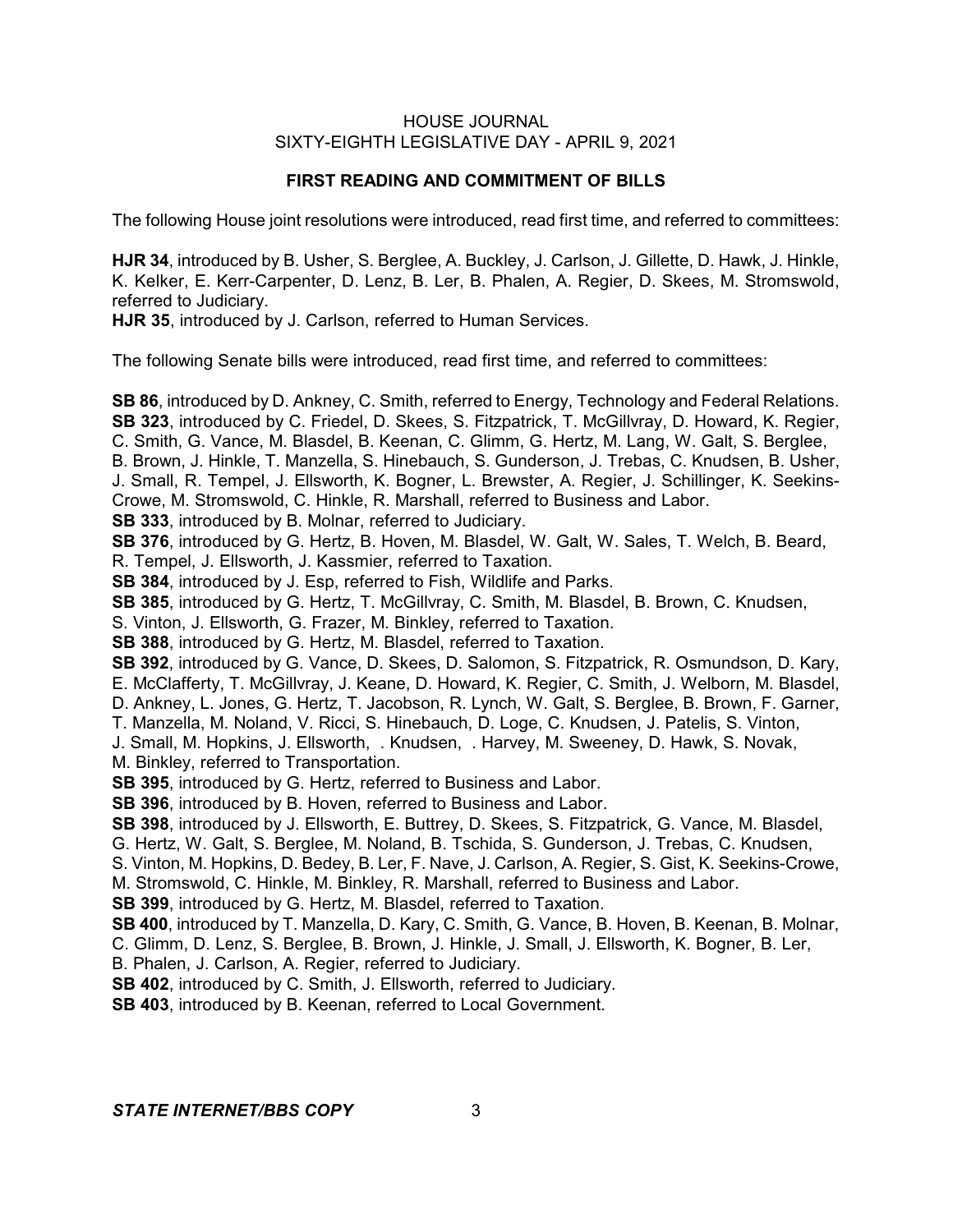# **SECOND READING OF BILLS (COMMITTEE OF THE WHOLE)**

Majority Leader Vinton moved the House resolve itself into a Committee of the Whole for consideration of business on second reading. Motion carried. Representative Garner in the chair.

Mr. Speaker: We, your Committee of the Whole, having had under consideration business on second reading, recommend as follows:

**SB 164** - Majority Leader Vinton moved consideration of **SB 164** be passed for the day. Without objection, so ordered.

**SB 165** - Majority Leader Vinton moved consideration of **SB 165** be passed for the day. Without objection, so ordered.

**SB 358** - Majority Leader Vinton moved consideration of **SB 358** be placed at the bottom of the second reading board. Without objection, so ordered.

**SB 231** - Majority Leader Vinton moved consideration of **SB 231** be passed for the day. Without objection, so ordered.

**SJR 19** - Majority Leader Vinton moved consideration of **SJR 19** be passed for the day. Without objection, so ordered.

**SB 108** - Representative Buttrey moved **SB 108** be concurred in. Motion carried as follows:

Yeas: Anderson, Bartel, Beard, Bedey, Berglee, Bertoglio, Binkley, Brewster, Buttrey, Carlson, Dooling, Duram, Fielder, Fitzgerald, Fleming, Frazer, Fuller, Galloway, Garner, Gillette, Gist, Greef, Gunderson, Hill, Hinkle C, Hinkle J, Holmlund, Hopkins, Jones, Kassmier, Kerns, Knudsen C, Knudsen R, Lenz, Ler, Loge, Malone, Marshall, McKamey, Mercer, Mitchell, Moore, Nave, Noland, Patelis, Phalen, Putnam, Read, Regier A, Regier M, Reksten, Ricci, Schillinger, Seekins-Crowe, Sheldon-Galloway, Skees, Stromswold, Trebas, Tschida, Usher, Vinton, Walsh, Welch, Whitman, Zolnikov, Mr. Speaker.

Total 66

Nays: Abbott, Bishop, Buckley, Caferro, Curdy, Custer, Dunwell, Farris-Olsen, Fern, France, Funk, Hamilton, Harvey, Hawk, Hayman, Karjala, Keane, Kelker, Keogh, Kerr-Carpenter, Kortum, Marler, Novak, Olsen, Running Wolf, Smith, Stafman, Stewart Peregoy, Sullivan, Tenenbaum, Thane, Weatherwax, Whiteman Pena, Windy Boy. Total 34

Voted absentee: Karjala, Running Wolf, Smith, No.

Excused: Karjala, Running Wolf, Smith. Total 3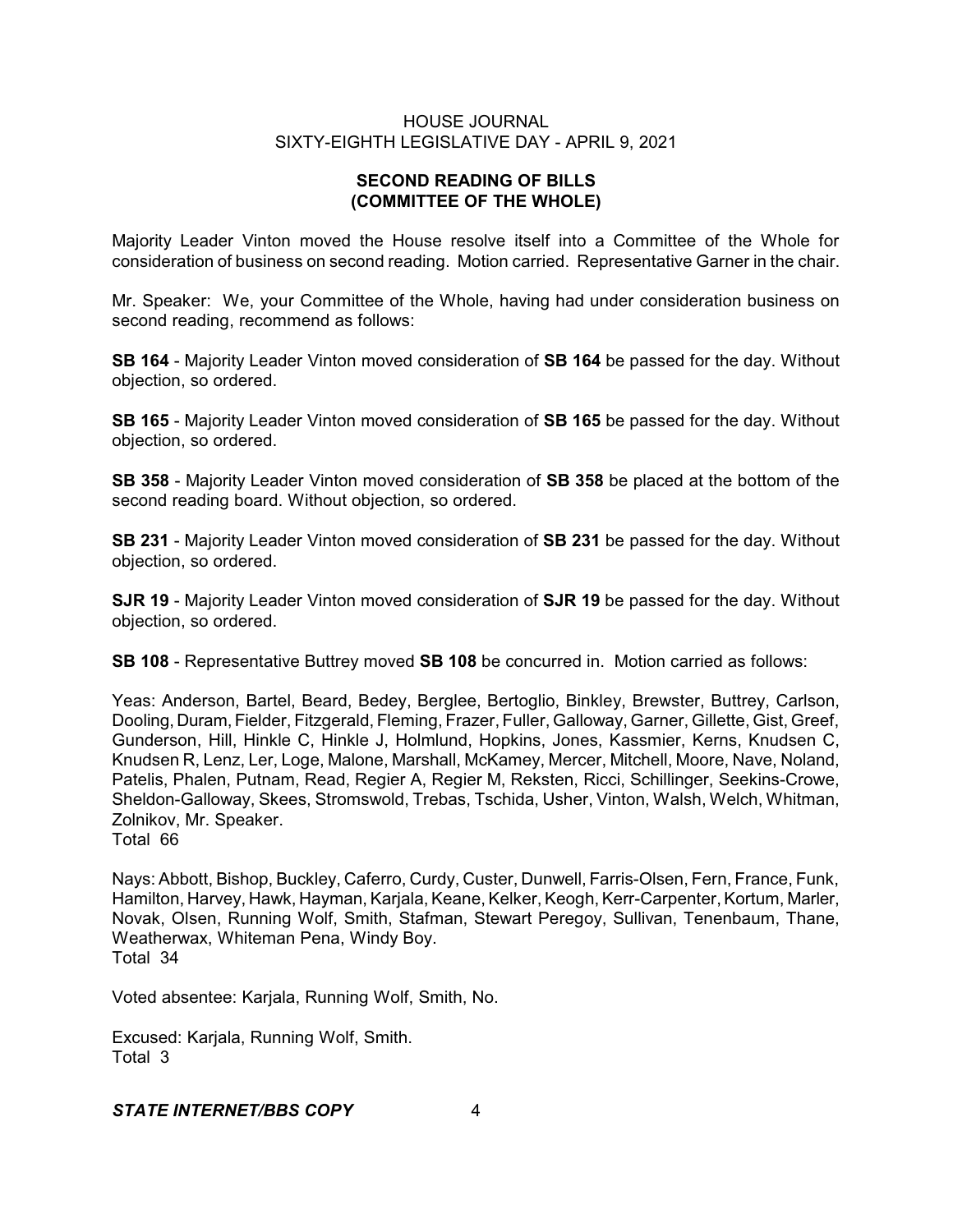Absent or not voting: None. Total 0

**SB 167** - Representative Kelker moved **SB 167** be concurred in. Motion carried as follows:

Yeas: Anderson, Bartel, Beard, Bedey, Berglee, Bertoglio, Binkley, Brewster, Buckley, Buttrey, Carlson, Curdy, Custer, Dooling, Duram, Fern, Fielder, Fitzgerald, Fleming, France, Frazer, Fuller, Galloway, Garner, Gillette, Gist, Greef, Gunderson, Hamilton, Hill, Hinkle C, Hinkle J, Holmlund, Hopkins, Jones, Kassmier, Kelker, Kerns, Kerr-Carpenter, Knudsen C, Knudsen R, Lenz, Ler, Loge, Malone, Marshall, McKamey, Mercer, Mitchell, Moore, Nave, Noland, Patelis, Phalen, Putnam, Regier A, Regier M, Reksten, Ricci, Schillinger, Seekins-Crowe, Sheldon-Galloway, Skees, Stromswold, Trebas, Tschida, Usher, Vinton, Walsh, Welch, Whitman, Zolnikov, Mr. Speaker. Total 73

Nays: Abbott, Bishop, Caferro, Dunwell, Farris-Olsen, Funk, Harvey, Hawk, Hayman, Karjala, Keane, Keogh, Kortum, Marler, Novak, Olsen, Read, Running Wolf, Smith, Stafman, Stewart Peregoy, Sullivan, Tenenbaum, Thane, Weatherwax, Whiteman Pena, Windy Boy. Total 27

Voted absentee: Karjala, Running Wolf, Smith, No.

Excused: Karjala, Running Wolf, Smith. Total 3

Absent or not voting: None. Total 0

**SB 174** - Representative Bertoglio moved **SB 174** be concurred in. Motion carried as follows:

Yeas: Anderson, Bartel, Beard, Bedey, Berglee, Bertoglio, Binkley, Brewster, Buttrey, Carlson, Custer, Dooling, Duram, Fielder, Fitzgerald, Fleming, Frazer, Fuller, Galloway, Garner, Gillette, Gist, Greef, Gunderson, Hill, Hinkle C, Hinkle J, Holmlund, Hopkins, Jones, Kassmier, Kerns, Knudsen C, Knudsen R, Lenz, Ler, Loge, Malone, Marshall, McKamey, Mercer, Mitchell, Moore, Nave, Noland, Patelis, Phalen, Putnam, Read, Regier A, Regier M, Reksten, Ricci, Schillinger, Seekins-Crowe, Sheldon-Galloway, Skees, Stromswold, Trebas, Tschida, Usher, Vinton, Walsh, Welch, Whitman, Zolnikov, Mr. Speaker. Total 67

Nays: Abbott, Bishop, Buckley, Caferro, Curdy, Dunwell, Farris-Olsen, Fern, France, Hamilton, Harvey, Hawk, Hayman, Karjala, Keane, Kelker, Keogh, Kerr-Carpenter, Kortum, Marler, Novak, Olsen, Running Wolf, Smith, Stafman, Stewart Peregoy, Sullivan, Tenenbaum, Thane, Weatherwax, Whiteman Pena, Windy Boy. Total 32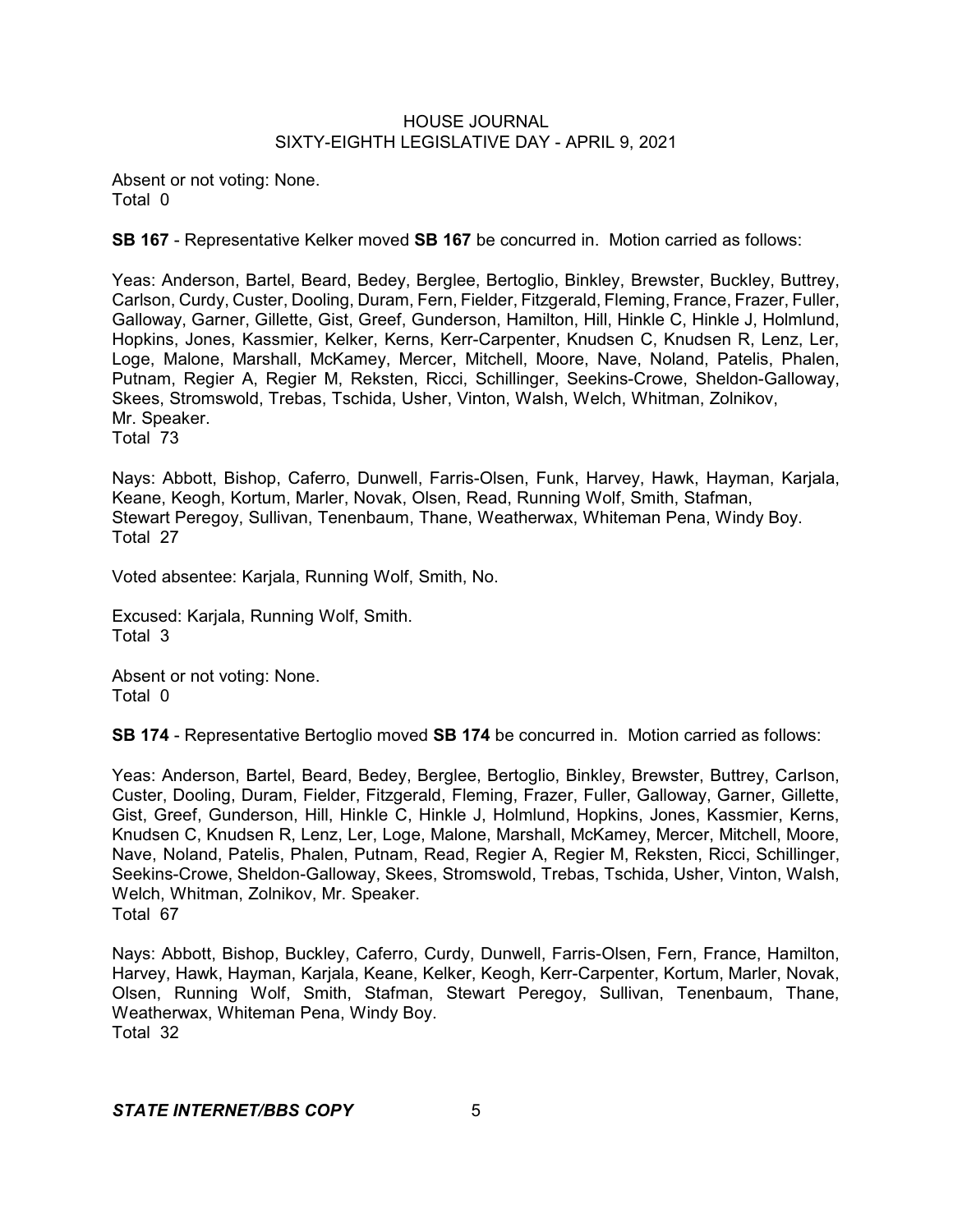Voted absentee: Karjala, Running Wolf, Smith, No.

Excused: Karjala, Running Wolf, Smith. Total 3

Absent or not voting: Funk. Total 1

**SB 182** - Representative Trebas moved **SB 182** be concurred in. Motion carried as follows:

Yeas: Anderson, Bartel, Beard, Bedey, Berglee, Bertoglio, Binkley, Brewster, Buttrey, Carlson, Custer, Dooling, Duram, Fielder, Fitzgerald, Fleming, Frazer, Fuller, Galloway, Garner, Gillette, Gist, Greef, Gunderson, Hill, Hinkle C, Hinkle J, Holmlund, Hopkins, Jones, Kassmier, Kerns, Knudsen C, Knudsen R, Ler, Loge, Malone, Marshall, McKamey, Mercer, Mitchell, Moore, Nave, Noland, Patelis, Phalen, Putnam, Read, Regier A, Regier M, Reksten, Ricci, Schillinger, Seekins-Crowe, Sheldon-Galloway, Skees, Stromswold, Trebas, Tschida, Usher, Vinton, Walsh, Welch, Whitman, Zolnikov, Mr. Speaker. Total 66

Nays: Abbott, Bishop, Buckley, Caferro, Curdy, Dunwell, Farris-Olsen, Fern, France, Funk, Hamilton, Harvey, Hawk, Hayman, Karjala, Keane, Kelker, Keogh, Kerr-Carpenter, Kortum, Marler, Novak, Olsen, Running Wolf, Smith, Stafman, Stewart Peregoy, Sullivan, Tenenbaum, Thane, Weatherwax, Whiteman Pena, Windy Boy. Total 33

Voted absentee: Karjala, Running Wolf, Smith, No.

Excused: Karjala, Running Wolf, Smith. Total 3

Absent or not voting: Lenz. Total 1

**SB 186** - Representative Lenz moved **SB 186** be concurred in. Motion carried as follows:

Yeas: Anderson, Bartel, Beard, Bedey, Berglee, Bertoglio, Binkley, Brewster, Carlson, Duram, Fielder, Fleming, Fuller, Galloway, Garner, Gillette, Gist, Gunderson, Hill, Hinkle C, Hinkle J, Hopkins, Kassmier, Kerns, Knudsen C, Knudsen R, Lenz, Ler, Malone, Marshall, McKamey, Mercer, Mitchell, Moore, Nave, Noland, Patelis, Phalen, Read, Regier A, Regier M, Reksten, Ricci, Schillinger, Seekins-Crowe, Sheldon-Galloway, Skees, Stromswold, Trebas, Tschida, Usher, Vinton, Whitman, Zolnikov, Mr. Speaker. Total 55

Nays: Abbott, Bishop, Buckley, Buttrey, Caferro, Curdy, Custer, Dooling, Dunwell, Farris-Olsen, Fern, Fitzgerald, France, Frazer, Funk, Greef, Hamilton, Harvey, Hawk, Hayman, Holmlund, Jones,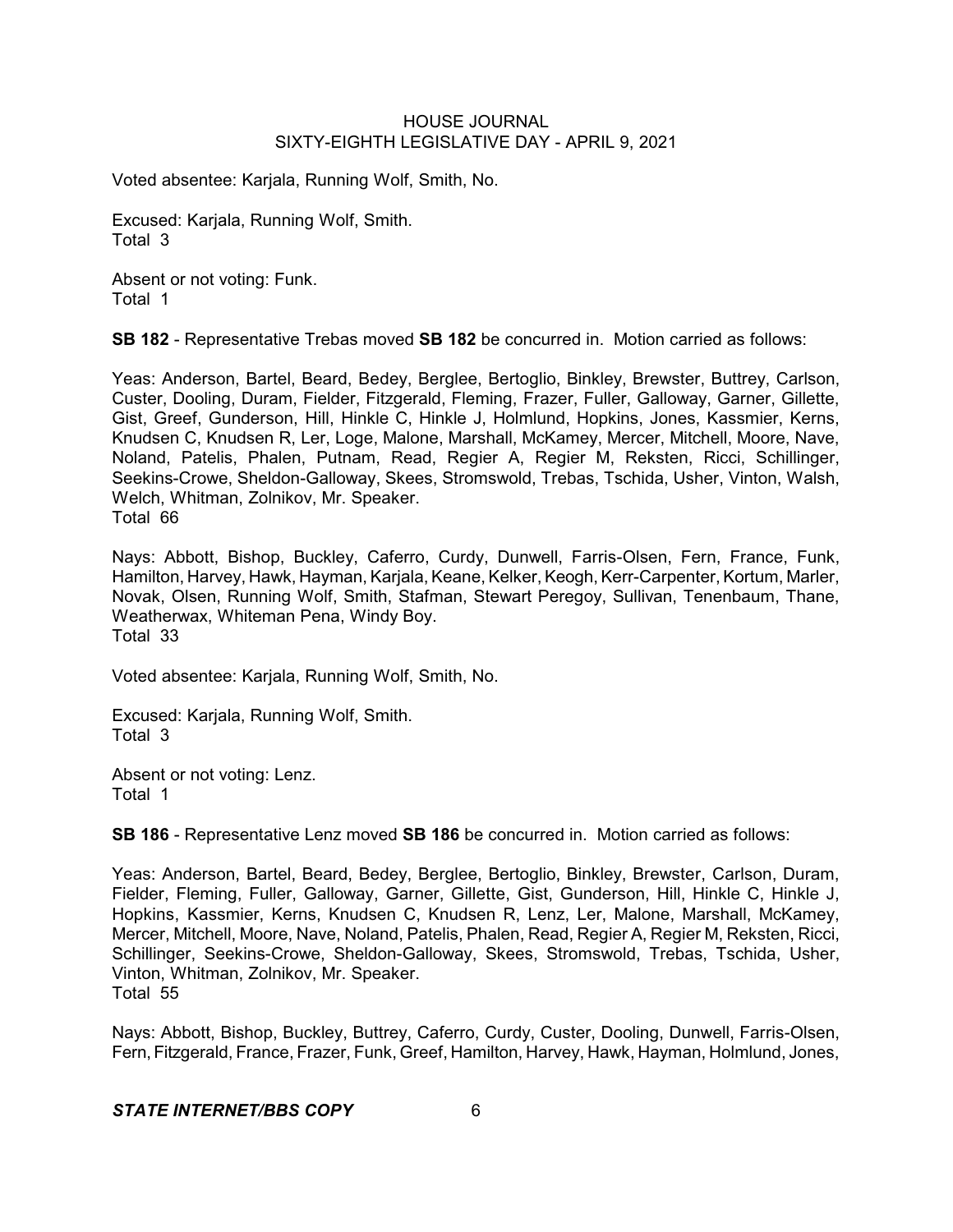Karjala, Keane, Kelker, Keogh, Kerr-Carpenter, Kortum, Loge, Marler, Novak, Olsen, Putnam, Running Wolf, Smith, Stafman, Stewart Peregoy, Sullivan, Tenenbaum, Thane, Walsh, Weatherwax, Welch, Whiteman Pena, Windy Boy. Total 45

Voted absentee: Karjala, Running Wolf, Smith, No.

Excused: Karjala, Running Wolf, Smith. Total 3

Absent or not voting: None. Total 0

**SB 190** - Representative Zolnikov moved **SB 190** be concurred in. Motion carried as follows:

Yeas: Abbott, Anderson, Bartel, Bedey, Bertoglio, Binkley, Bishop, Brewster, Buckley, Buttrey, Caferro, Carlson, Curdy, Custer, Duram, Farris-Olsen, Fern, Fielder, Fitzgerald, Fleming, France, Frazer, Fuller, Funk, Galloway, Garner, Gillette, Gist, Greef, Gunderson, Harvey, Hawk, Hayman, Hinkle C, Hinkle J, Holmlund, Hopkins, Jones, Keane, Kelker, Keogh, Kerns, Kerr-Carpenter, Knudsen C, Knudsen R, Kortum, Ler, Loge, Malone, McKamey, Mercer, Mitchell, Moore, Nave, Noland, Novak, Patelis, Phalen, Putnam, Read, Regier A, Reksten, Ricci, Running Wolf, Schillinger, Seekins-Crowe, Sheldon-Galloway, Skees, Smith, Stafman, Stromswold, Sullivan, Tenenbaum, Thane, Trebas, Tschida, Usher, Vinton, Walsh, Weatherwax, Welch, Whitman, Zolnikov, Mr. Speaker. Total 84

Nays: Beard, Berglee, Dooling, Dunwell, Hamilton, Hill, Karjala, Kassmier, Lenz, Marler, Olsen, Regier M, Stewart Peregoy, Whiteman Pena, Windy Boy. Total 15

Voted absentee: Running Wolf, Smith, Aye; Karjala, No.

Excused: Karjala, Running Wolf, Smith. Total 3

Absent or not voting: Marshall. Total 1

**SB 212** - Representative R. Knudsen moved **SB 212** be concurred in. Motion carried as follows:

Yeas: Abbott, Anderson, Bartel, Beard, Bedey, Berglee, Bertoglio, Binkley, Bishop, Brewster, Buckley, Buttrey, Caferro, Carlson, Custer, Dooling, Duram, Farris-Olsen, Fern, Fielder, Fitzgerald, Fleming, France, Frazer, Fuller, Galloway, Garner, Gillette, Gist, Greef, Gunderson, Hamilton, Harvey, Hawk, Hill, Hinkle C, Hinkle J, Holmlund, Hopkins, Jones, Kassmier, Keane, Kelker, Kerns, Kerr-Carpenter, Knudsen C, Knudsen R, Lenz, Ler, Loge, Malone, Marshall, McKamey, Mercer,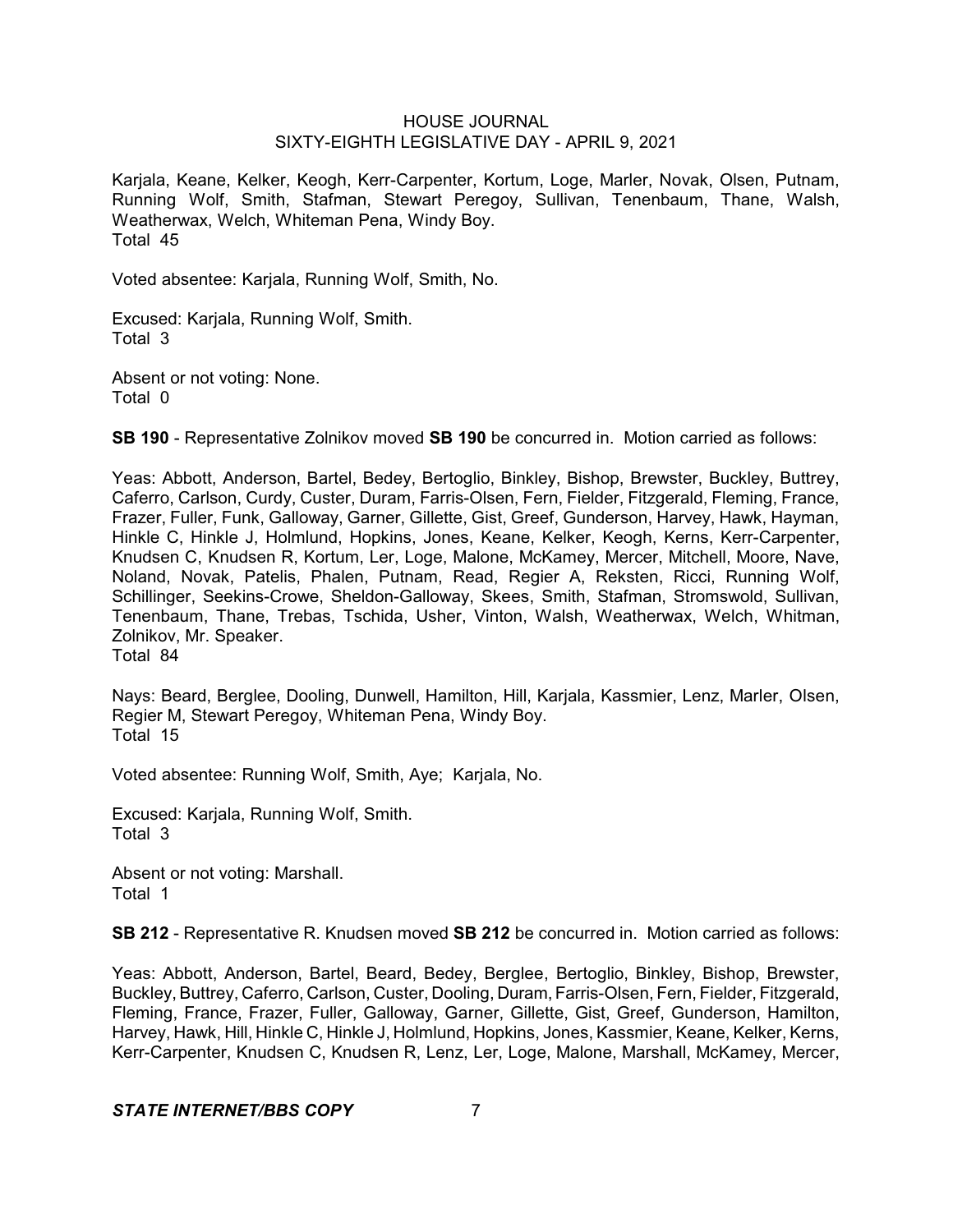Mitchell, Moore, Nave, Noland, Novak, Patelis, Phalen, Putnam, Read, Regier A, Regier M, Reksten, Ricci, Running Wolf, Schillinger, Seekins-Crowe, Skees, Smith, Stromswold, Trebas, Tschida, Usher, Vinton, Walsh, Welch, Whitman, Zolnikov, Mr. Speaker. Total 82

Nays: Curdy, Dunwell, Funk, Hayman, Karjala, Keogh, Kortum, Marler, Olsen, Stafman, Stewart Peregoy, Sullivan, Tenenbaum, Thane, Weatherwax, Whiteman Pena, Windy Boy. Total 17

Voted absentee: Running Wolf, Smith, Aye; Karjala, No.

Excused: Karjala, Running Wolf, Smith. Total 3

Absent or not voting: Sheldon-Galloway. Total 1

**SB 216** - Representative Buckley moved **SB 216** be concurred in. Motion carried as follows:

Yeas: Abbott, Anderson, Bartel, Beard, Bedey, Berglee, Bertoglio, Binkley, Bishop, Brewster, Buckley, Buttrey, Caferro, Carlson, Curdy, Custer, Dooling, Dunwell, Duram, Farris-Olsen, Fern, Fielder, Fitzgerald, Fleming, France, Frazer, Fuller, Funk, Galloway, Garner, Gillette, Gist, Greef, Gunderson, Hamilton, Harvey, Hawk, Hayman, Hinkle C, Hinkle J, Holmlund, Hopkins, Jones, Karjala, Kassmier, Keane, Kelker, Keogh, Kerns, Kerr-Carpenter, Knudsen C, Knudsen R, Kortum, Lenz, Ler, Loge, Malone, Marler, Marshall, McKamey, Mercer, Mitchell, Moore, Nave, Noland, Novak, Olsen, Patelis, Phalen, Putnam, Read, Regier A, Regier M, Reksten, Ricci, Running Wolf, Schillinger, Seekins-Crowe, Sheldon-Galloway, Skees, Smith, Stafman, Stewart Peregoy, Stromswold, Sullivan, Tenenbaum, Thane, Trebas, Tschida, Usher, Vinton, Walsh, Weatherwax, Welch, Whiteman Pena, Whitman, Windy Boy, Zolnikov, Mr. Speaker. Total 99

Nays: Hill. Total 1

Voted absentee: Karjala, Running Wolf, Smith, Aye.

Excused: Karjala, Running Wolf, Smith. Total 3

Absent or not voting: None. Total 0

**SB 223** - Representative Berglee moved **SB 223** be concurred in. Motion carried as follows:

Yeas: Abbott, Anderson, Bartel, Beard, Bedey, Berglee, Bertoglio, Binkley, Bishop, Brewster,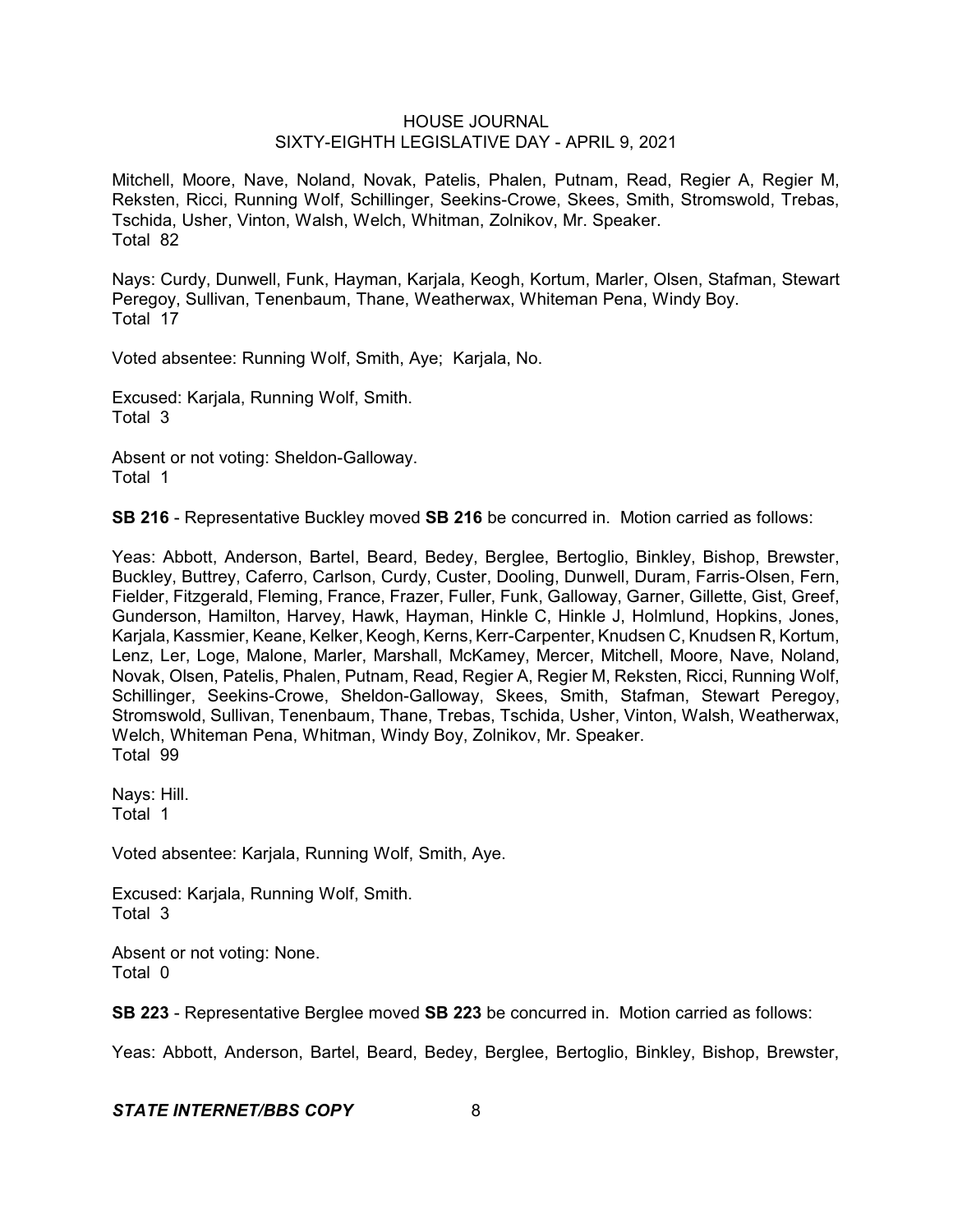Buckley, Buttrey, Caferro, Carlson, Curdy, Custer, Dooling, Dunwell, Duram, Farris-Olsen, Fern, Fielder, Fitzgerald, Fleming, France, Frazer, Fuller, Funk, Galloway, Garner, Gillette, Gist, Greef, Gunderson, Hamilton, Harvey, Hawk, Hayman, Hill, Hinkle C, Hinkle J, Holmlund, Hopkins, Jones, Karjala, Kassmier, Keane, Kelker, Keogh, Kerns, Kerr-Carpenter, Knudsen C, Knudsen R, Kortum, Lenz, Ler, Loge, Malone, Marler, Marshall, McKamey, Mercer, Mitchell, Moore, Nave, Noland, Novak, Olsen, Patelis, Phalen, Putnam, Read, Regier A, Regier M, Reksten, Ricci, Running Wolf, Schillinger, Seekins-Crowe, Sheldon-Galloway, Skees, Smith, Stafman, Stewart Peregoy, Stromswold, Sullivan, Tenenbaum, Thane, Trebas, Tschida, Usher, Vinton, Walsh, Weatherwax, Welch, Whiteman Pena, Whitman, Windy Boy, Zolnikov, Mr. Speaker. Total 100

Nays: None. Total 0

Voted absentee: Karjala, Running Wolf, Smith, Aye.

Excused: Karjala, Running Wolf, Smith. Total 3

Absent or not voting: None. Total 0

**SB 233** - Representative Putnam moved **SB 233** be concurred in. Motion carried as follows:

Yeas: Abbott, Anderson, Beard, Bedey, Bertoglio, Binkley, Bishop, Brewster, Buckley, Buttrey, Caferro, Carlson, Curdy, Custer, Dooling, Dunwell, Duram, Farris-Olsen, Fern, Fielder, Fitzgerald, Fleming, France, Frazer, Fuller, Funk, Galloway, Garner, Gillette, Gist, Greef, Gunderson, Hamilton, Harvey, Hawk, Hayman, Holmlund, Hopkins, Jones, Karjala, Kassmier, Keane, Kelker, Keogh, Kerns, Kerr-Carpenter, Knudsen C, Knudsen R, Kortum, Ler, Loge, Malone, Marler, Marshall, McKamey, Mercer, Moore, Nave, Noland, Novak, Olsen, Patelis, Phalen, Putnam, Read, Regier A, Regier M, Running Wolf, Schillinger, Seekins-Crowe, Smith, Stafman, Stewart Peregoy, Stromswold, Sullivan, Tenenbaum, Thane, Trebas, Usher, Vinton, Walsh, Weatherwax, Welch, Whiteman Pena, Whitman, Windy Boy, Mr. Speaker. Total 87

Nays: Bartel, Berglee, Hill, Hinkle C, Hinkle J, Lenz, Mitchell, Reksten, Ricci, Sheldon-Galloway, Skees, Tschida, Zolnikov. Total 13

Voted absentee: Karjala, Running Wolf, Smith, Aye.

Excused: Karjala, Running Wolf, Smith. Total 3

Absent or not voting: None. Total 0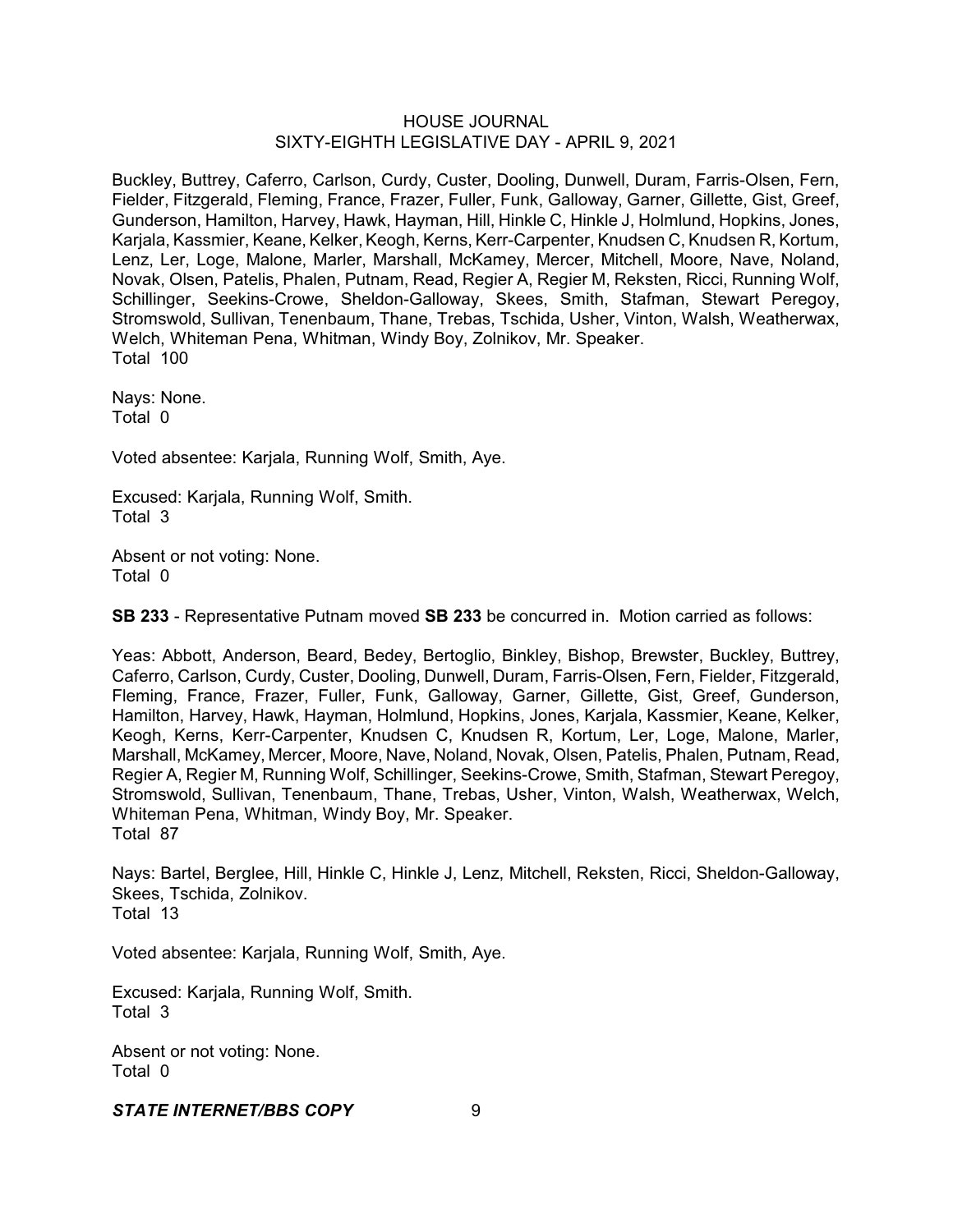**SB 234** - Representative Buttrey moved **SB 234** be concurred in. Motion carried as follows:

Yeas: Anderson, Bartel, Beard, Bedey, Berglee, Bertoglio, Binkley, Brewster, Buckley, Buttrey, Carlson, Curdy, Custer, Dooling, Duram, Fern, Fielder, Fitzgerald, Fleming, Frazer, Fuller, Galloway, Garner, Gillette, Gist, Greef, Gunderson, Harvey, Hawk, Hill, Hinkle C, Hinkle J, Holmlund, Hopkins, Jones, Kassmier, Keane, Kerns, Knudsen C, Knudsen R, Lenz, Ler, Loge, Malone, Marshall, McKamey, Mercer, Mitchell, Moore, Nave, Noland, Novak, Patelis, Phalen, Putnam, Read, Regier A, Regier M, Reksten, Ricci, Schillinger, Seekins-Crowe, Sheldon-Galloway, Skees, Stromswold, Trebas, Tschida, Usher, Vinton, Walsh, Weatherwax, Welch, Whitman, Zolnikov, Mr. Speaker. Total 75

Nays: Abbott, Bishop, Caferro, Dunwell, Farris-Olsen, France, Funk, Hamilton, Hayman, Karjala, Kelker, Keogh, Kortum, Marler, Olsen, Running Wolf, Smith, Stafman, Stewart Peregoy, Sullivan, Tenenbaum, Thane, Whiteman Pena, Windy Boy. Total 24

Voted absentee: Karjala, Running Wolf, Smith, No.

Excused: Karjala, Running Wolf, Smith. Total 3

Absent or not voting: Kerr-Carpenter. Total 1

**SB 239** - Representative Zolnikov moved **SB 239** be concurred in. Motion carried as follows:

Yeas: Abbott, Anderson, Bartel, Bedey, Berglee, Bertoglio, Binkley, Bishop, Brewster, Buckley, Buttrey, Caferro, Carlson, Curdy, Custer, Dooling, Dunwell, Farris-Olsen, Fern, Fielder, Fitzgerald, Fleming, France, Frazer, Fuller, Funk, Galloway, Garner, Gillette, Gist, Greef, Gunderson, Hamilton, Harvey, Hawk, Hayman, Hill, Hinkle C, Hinkle J, Holmlund, Hopkins, Jones, Karjala, Kassmier, Keane, Kelker, Keogh, Kerns, Kerr-Carpenter, Knudsen C, Knudsen R, Kortum, Lenz, Ler, Loge, Malone, Marler, Marshall, McKamey, Mercer, Mitchell, Nave, Noland, Novak, Olsen, Patelis, Phalen, Putnam, Read, Regier A, Regier M, Reksten, Ricci, Running Wolf, Schillinger, Seekins-Crowe, Sheldon-Galloway, Skees, Smith, Stafman, Stewart Peregoy, Stromswold, Sullivan, Tenenbaum, Thane, Trebas, Usher, Vinton, Walsh, Weatherwax, Welch, Whiteman Pena, Whitman, Windy Boy, Zolnikov, Mr. Speaker. Total 96

Nays: Beard, Duram, Moore, Tschida. Total 4

Voted absentee: Karjala, Running Wolf, Smith, Aye.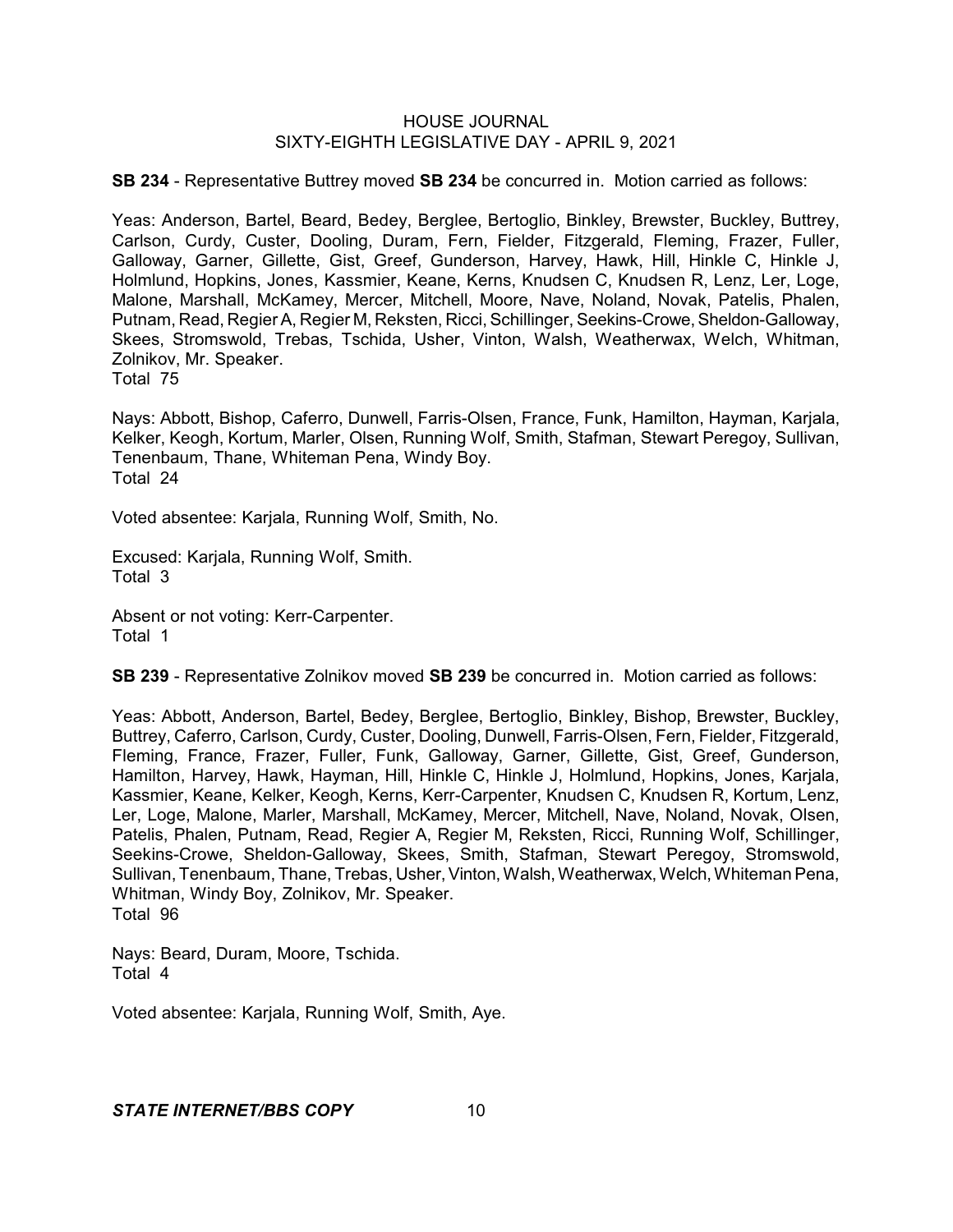Excused: Karjala, Running Wolf, Smith. Total 3

Absent or not voting: None. Total 0

**SB 249** - Representative R. Knudsen moved **SB 249** be concurred in. Motion carried as follows:

Yeas: Abbott, Anderson, Bartel, Beard, Bedey, Berglee, Bertoglio, Binkley, Bishop, Brewster, Buckley, Buttrey, Caferro, Carlson, Curdy, Custer, Dooling, Dunwell, Duram, Farris-Olsen, Fern, Fielder, Fitzgerald, Fleming, France, Frazer, Fuller, Funk, Galloway, Garner, Gillette, Gist, Greef, Gunderson, Hamilton, Harvey, Hawk, Hayman, Hill, Hinkle C, Hinkle J, Holmlund, Hopkins, Jones, Karjala, Kassmier, Keane, Kelker, Keogh, Kerns, Kerr-Carpenter, Knudsen C, Knudsen R, Kortum, Lenz, Ler, Loge, Malone, Marler, Marshall, McKamey, Mercer, Mitchell, Nave, Noland, Novak, Olsen, Patelis, Phalen, Putnam, Read, Regier A, Reksten, Ricci, Running Wolf, Schillinger, Seekins-Crowe, Sheldon-Galloway, Skees, Smith, Stafman, Stewart Peregoy, Stromswold, Sullivan, Tenenbaum, Thane, Trebas, Tschida, Usher, Vinton, Walsh, Weatherwax, Welch, Whiteman Pena, Whitman, Windy Boy, Zolnikov, Mr. Speaker. Total 98

Nays: Moore, Regier M. Total 2

Voted absentee: Karjala, Running Wolf, Smith, Aye.

Excused: Karjala, Running Wolf, Smith. Total 3

Absent or not voting: None. Total 0

**SB 253** - Representative Buttrey moved **SB 253** be concurred in. Motion carried as follows:

Yeas: Abbott, Anderson, Bartel, Beard, Bedey, Berglee, Bertoglio, Binkley, Bishop, Brewster, Buckley, Buttrey, Caferro, Carlson, Curdy, Custer, Dooling, Dunwell, Duram, Farris-Olsen, Fern, Fielder, Fitzgerald, Fleming, France, Frazer, Fuller, Funk, Galloway, Garner, Gillette, Gist, Greef, Gunderson, Hamilton, Harvey, Hawk, Hayman, Hill, Hinkle C, Hinkle J, Holmlund, Hopkins, Jones, Karjala, Kassmier, Keane, Kelker, Keogh, Kerns, Kerr-Carpenter, Knudsen C, Knudsen R, Kortum, Lenz, Ler, Loge, Malone, Marler, Marshall, McKamey, Mercer, Mitchell, Moore, Nave, Noland, Novak, Olsen, Patelis, Phalen, Putnam, Read, Regier A, Regier M, Reksten, Ricci, Running Wolf, Schillinger, Seekins-Crowe, Sheldon-Galloway, Skees, Smith, Stafman, Stewart Peregoy, Stromswold, Sullivan, Tenenbaum, Thane, Trebas, Tschida, Usher, Vinton, Walsh, Weatherwax, Welch, Whiteman Pena, Whitman, Windy Boy, Zolnikov, Mr. Speaker. Total 100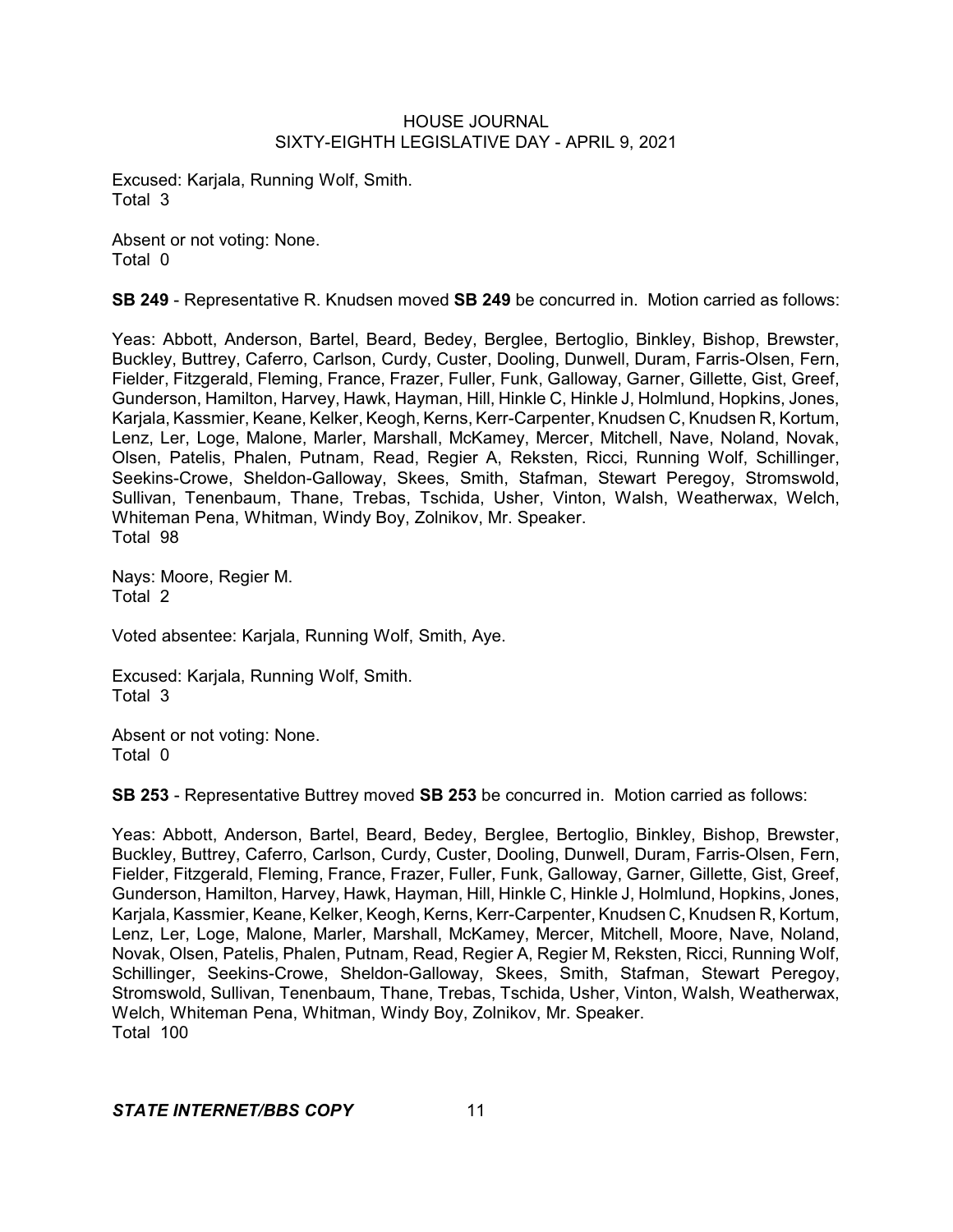Nays: None. Total 0

Voted absentee: Karjala, Running Wolf, Smith, Aye.

Excused: Karjala, Running Wolf, Smith. Total 3

Absent or not voting: None. Total 0

**SB 257** - Representative Mitchell moved **SB 257** be concurred in. Motion carried as follows:

Yeas: Anderson, Bartel, Beard, Bedey, Berglee, Bertoglio, Binkley, Brewster, Buttrey, Carlson, Custer, Dooling, Duram, Fielder, Fitzgerald, Fleming, Frazer, Fuller, Galloway, Garner, Gillette, Gist, Greef, Gunderson, Harvey, Hawk, Hill, Hinkle C, Hinkle J, Holmlund, Hopkins, Jones, Kassmier, Keane, Kerns, Kerr-Carpenter, Knudsen C, Knudsen R, Lenz, Ler, Loge, Malone, Marshall, McKamey, Mercer, Mitchell, Moore, Nave, Noland, Patelis, Phalen, Read, Regier A, Regier M, Reksten, Ricci, Schillinger, Seekins-Crowe, Sheldon-Galloway, Skees, Stromswold, Trebas, Tschida, Usher, Vinton, Walsh, Welch, Whitman, Zolnikov, Mr. Speaker. Total 70

Nays: Abbott, Bishop, Buckley, Caferro, Curdy, Dunwell, Farris-Olsen, Fern, France, Funk, Hamilton, Hayman, Karjala, Kelker, Keogh, Kortum, Marler, Novak, Olsen, Putnam, Running Wolf, Smith, Stafman, Stewart Peregoy, Sullivan, Tenenbaum, Thane, Weatherwax, Whiteman Pena, Windy Boy.

Total 30

Voted absentee: Karjala, Running Wolf, Smith, No.

Excused: Karjala, Running Wolf, Smith. Total 3

Absent or not voting: None. Total 0

**SB 258** - Representative Malone moved **SB 258** be concurred in. Motion carried as follows:

Yeas: Abbott, Anderson, Bartel, Beard, Bedey, Berglee, Bertoglio, Binkley, Bishop, Brewster, Buckley, Buttrey, Caferro, Carlson, Curdy, Custer, Dooling, Duram, Fern, Fielder, Fitzgerald, Fleming, France, Frazer, Fuller, Funk, Galloway, Garner, Gillette, Gist, Greef, Gunderson, Harvey, Hawk, Hill, Hinkle C, Hinkle J, Holmlund, Hopkins, Jones, Karjala, Kassmier, Keane, Kelker, Keogh, Kerns, Kerr-Carpenter, Knudsen C, Knudsen R, Lenz, Ler, Loge, Malone, Marler, Marshall, McKamey, Mercer, Mitchell, Moore, Nave, Noland, Novak, Patelis, Phalen, Putnam, Read, Regier A, Regier M, Reksten, Ricci, Running Wolf, Schillinger, Seekins-Crowe, Skees, Smith, Stafman,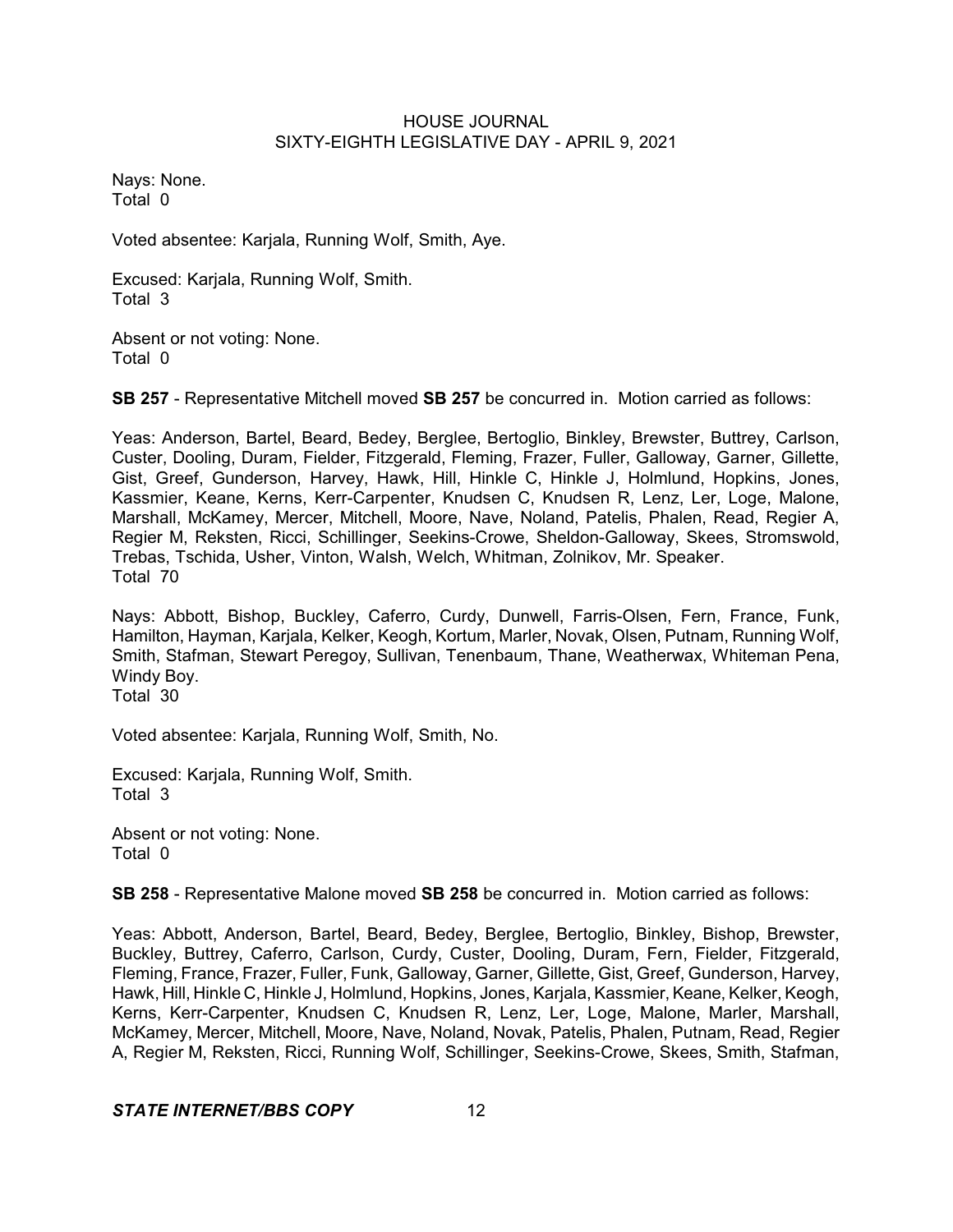Stewart Peregoy, Stromswold, Sullivan, Tenenbaum, Thane, Trebas, Tschida, Usher, Vinton, Walsh, Weatherwax, Welch, Whiteman Pena, Whitman, Windy Boy, Mr. Speaker. Total 92

Nays: Dunwell, Farris-Olsen, Hamilton, Hayman, Kortum, Olsen, Sheldon-Galloway, Zolnikov. Total 8

Voted absentee: Karjala, Running Wolf, Smith, Aye.

Excused: Karjala, Running Wolf, Smith. Total 3

Absent or not voting: None. Total 0

**SB 261** - Representative Stromswold moved **SB 261** be concurred in. Motion carried as follows:

Yeas: Anderson, Bartel, Beard, Bedey, Berglee, Bertoglio, Binkley, Brewster, Buttrey, Carlson, Custer, Dooling, Duram, Fern, Fielder, Fitzgerald, Fleming, Frazer, Fuller, Galloway, Garner, Gillette, Gist, Greef, Gunderson, Hayman, Hill, Hinkle C, Hinkle J, Holmlund, Hopkins, Kassmier, Kerns, Knudsen C, Knudsen R, Lenz, Ler, Loge, Malone, Marshall, McKamey, Mercer, Mitchell, Moore, Noland, Patelis, Phalen, Putnam, Read, Regier A, Regier M, Reksten, Ricci, Schillinger, Seekins-Crowe, Sheldon-Galloway, Skees, Stromswold, Trebas, Tschida, Usher, Vinton, Walsh, Welch, Whitman, Zolnikov, Mr. Speaker. Total 67

Nays: Abbott, Bishop, Buckley, Caferro, Curdy, Dunwell, Farris-Olsen, France, Funk, Hamilton, Harvey, Hawk, Karjala, Keane, Kelker, Keogh, Kerr-Carpenter, Kortum, Marler, Nave, Novak, Olsen, Running Wolf, Smith, Stafman, Stewart Peregoy, Sullivan, Tenenbaum, Thane, Weatherwax, Whiteman Pena, Windy Boy. Total 32

Voted absentee: Karjala, Running Wolf, Smith, No.

Excused: Karjala, Running Wolf, Smith. Total 3

Absent or not voting: Jones. Total 1

**SB 270** - Representative McKamey moved **SB 270** be concurred in. Motion carried as follows:

Yeas: Abbott, Anderson, Bartel, Beard, Bedey, Berglee, Bertoglio, Binkley, Bishop, Brewster, Buckley, Buttrey, Caferro, Carlson, Curdy, Custer, Dooling, Dunwell, Duram, Farris-Olsen, Fern, Fielder, Fitzgerald, Fleming, France, Frazer, Fuller, Funk, Galloway, Garner, Gillette, Gist, Greef,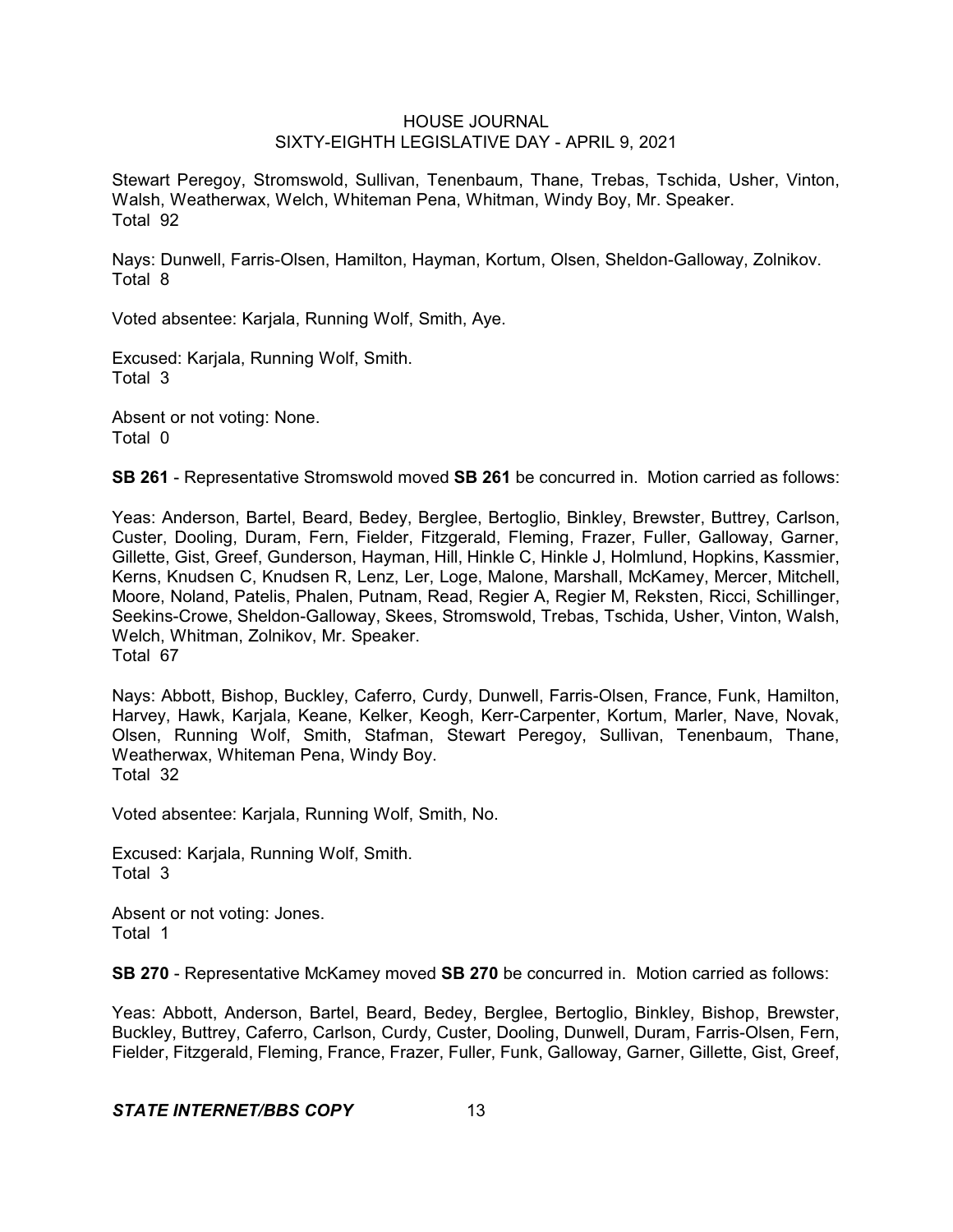Gunderson, Hamilton, Harvey, Hawk, Hayman, Hill, Hinkle C, Hinkle J, Holmlund, Hopkins, Jones, Karjala, Kassmier, Keane, Kelker, Keogh, Kerns, Kerr-Carpenter, Knudsen C, Knudsen R, Kortum, Lenz, Ler, Loge, Malone, Marler, Marshall, McKamey, Mercer, Mitchell, Moore, Nave, Noland, Novak, Olsen, Patelis, Phalen, Putnam, Read, Regier A, Regier M, Reksten, Ricci, Running Wolf, Schillinger, Seekins-Crowe, Sheldon-Galloway, Skees, Smith, Stafman, Stewart Peregoy, Stromswold, Sullivan, Tenenbaum, Thane, Trebas, Tschida, Usher, Vinton, Walsh, Welch, Whiteman Pena, Whitman, Windy Boy, Zolnikov, Mr. Speaker. Total 99

Nays: Weatherwax. Total 1

Voted absentee: Karjala, Running Wolf, Smith, Aye.

Excused: Karjala, Running Wolf, Smith. Total 3

Absent or not voting: None. Total 0

**SB 280** - Representative Phalen moved **SB 280** be concurred in. Motion carried as follows:

Yeas: Anderson, Bartel, Beard, Bedey, Berglee, Binkley, Brewster, Carlson, Dooling, Duram, Fielder, Fitzgerald, Fleming, Fuller, Galloway, Gillette, Gist, Gunderson, Hill, Hinkle C, Hinkle J, Holmlund, Jones, Kassmier, Kerns, Knudsen C, Knudsen R, Lenz, Ler, Loge, Malone, Marshall, Mercer, Mitchell, Moore, Nave, Noland, Patelis, Phalen, Read, Regier A, Regier M, Reksten, Ricci, Schillinger, Seekins-Crowe, Sheldon-Galloway, Skees, Trebas, Tschida, Usher, Vinton, Whitman, Zolnikov, Mr. Speaker.

Total 55

Nays: Abbott, Bertoglio, Bishop, Buckley, Buttrey, Caferro, Curdy, Custer, Dunwell, Farris-Olsen, Fern, France, Frazer, Funk, Garner, Hamilton, Harvey, Hawk, Hayman, Hopkins, Karjala, Keane, Kelker, Keogh, Kerr-Carpenter, Kortum, Marler, McKamey, Novak, Olsen, Putnam, Running Wolf, Smith, Stafman, Stewart Peregoy, Stromswold, Sullivan, Tenenbaum, Thane, Walsh, Weatherwax, Welch, Whiteman Pena, Windy Boy. Total 44

Voted absentee: Karjala, Running Wolf, Smith, No.

Excused: Karjala, Running Wolf, Smith. Total 3

Absent or not voting: Greef. Total 1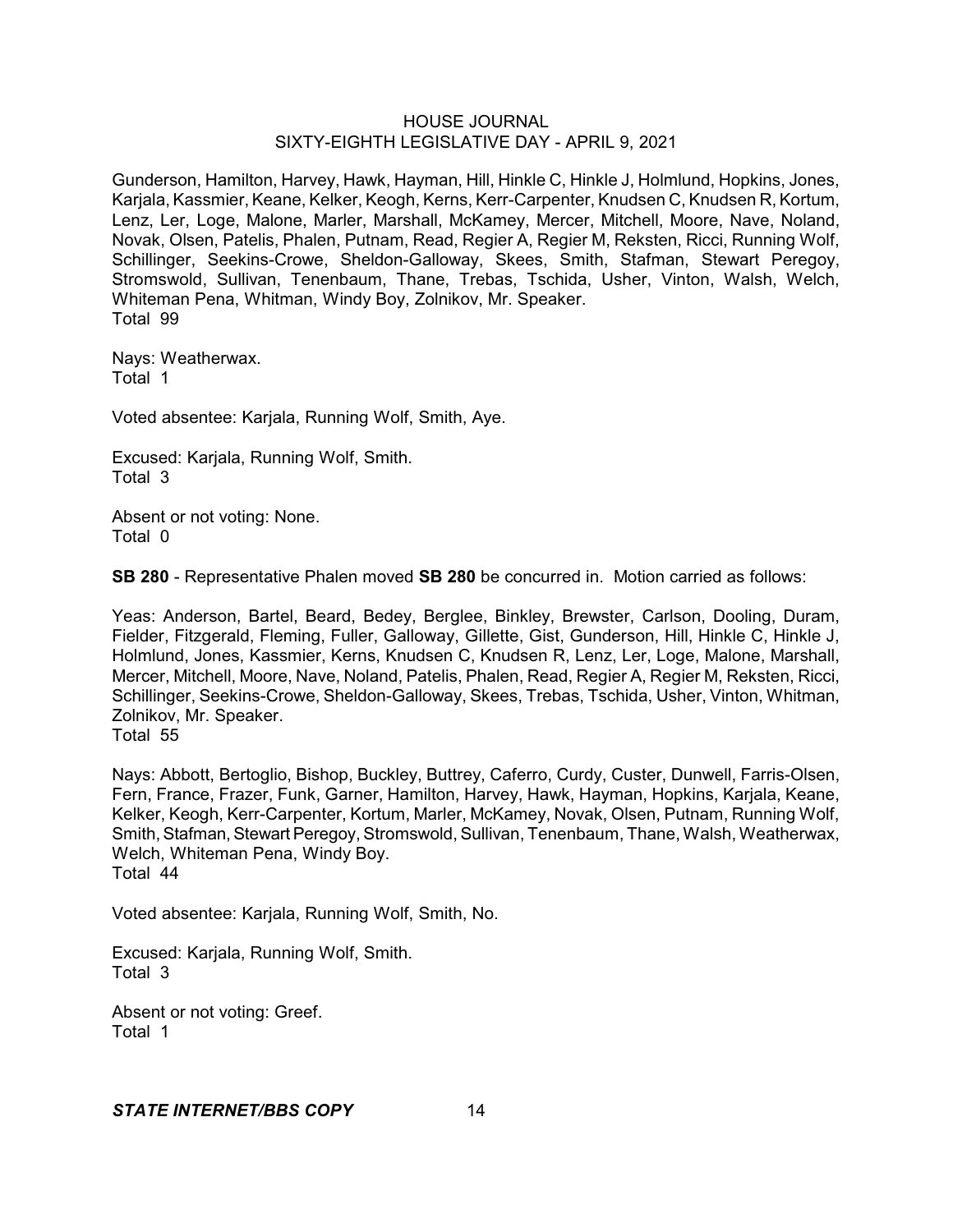**SB 283** - Representative Berglee moved **SB 283** be concurred in. Motion carried as follows:

Yeas: Abbott, Anderson, Bartel, Beard, Bedey, Berglee, Bertoglio, Binkley, Bishop, Brewster, Buckley, Buttrey, Caferro, Carlson, Curdy, Custer, Dooling, Duram, Farris-Olsen, Fern, Fielder, Fitzgerald, Fleming, France, Frazer, Fuller, Galloway, Garner, Gillette, Gist, Greef, Gunderson, Hamilton, Harvey, Hawk, Hill, Hinkle C, Hinkle J, Holmlund, Hopkins, Jones, Kassmier, Keane, Kelker, Keogh, Kerns, Kerr-Carpenter, Knudsen C, Knudsen R, Kortum, Lenz, Ler, Loge, Malone, Marshall, McKamey, Mercer, Mitchell, Moore, Nave, Noland, Novak, Patelis, Phalen, Putnam, Read, Regier A, Regier M, Reksten, Ricci, Schillinger, Seekins-Crowe, Sheldon-Galloway, Skees, Smith, Stafman, Stewart Peregoy, Stromswold, Sullivan, Tenenbaum, Trebas, Tschida, Usher, Vinton, Walsh, Weatherwax, Welch, Whiteman Pena, Whitman, Windy Boy, Zolnikov, Mr. Speaker. Total 92

Nays: Dunwell, Funk, Hayman, Karjala, Marler, Olsen, Running Wolf, Thane. Total 8

Voted absentee: Smith, Aye; Karjala, Running Wolf, No.

Excused: Karjala, Running Wolf, Smith. Total 3

Absent or not voting: None. Total 0

**SB 286** - Representative Fern moved **SB 286** be concurred in. Motion carried as follows:

Yeas: Abbott, Anderson, Bartel, Beard, Bedey, Berglee, Bertoglio, Binkley, Bishop, Brewster, Buckley, Buttrey, Caferro, Carlson, Curdy, Custer, Dooling, Dunwell, Duram, Farris-Olsen, Fern, Fielder, Fitzgerald, Fleming, France, Frazer, Fuller, Funk, Galloway, Garner, Gillette, Gist, Greef, Gunderson, Hamilton, Harvey, Hawk, Hayman, Hill, Hinkle C, Hinkle J, Holmlund, Hopkins, Jones, Karjala, Kassmier, Keane, Kelker, Keogh, Kerns, Kerr-Carpenter, Knudsen R, Kortum, Lenz, Ler, Loge, Malone, Marler, Marshall, McKamey, Mercer, Mitchell, Moore, Nave, Noland, Novak, Patelis, Phalen, Putnam, Read, Regier A, Regier M, Reksten, Ricci, Running Wolf, Schillinger, Seekins-Crowe, Sheldon-Galloway, Skees, Smith, Stafman, Stewart Peregoy, Stromswold, Sullivan, Thane, Trebas, Tschida, Usher, Vinton, Walsh, Weatherwax, Welch, Whiteman Pena, Whitman, Windy Boy, Zolnikov, Mr. Speaker. Total 97

Nays: Knudsen C, Tenenbaum. Total 2

Voted absentee: Karjala, Running Wolf, Smith, Aye.

Excused: Karjala, Running Wolf, Smith. Total 3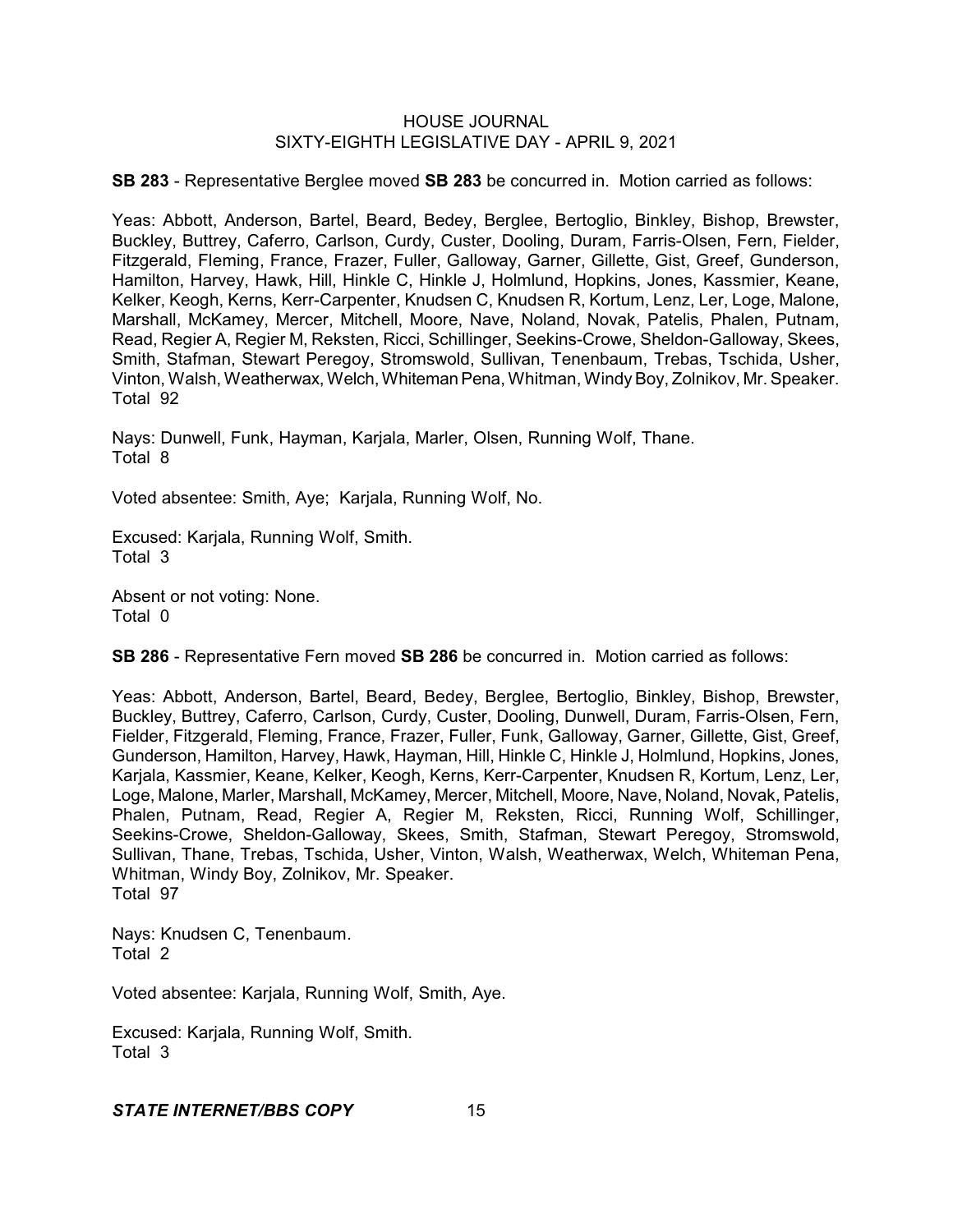Absent or not voting: Olsen. Total 1

**SB 294** - Representative Dooling moved **SB 294** be concurred in.

**SB 294** - Representative Custer moved **SB 294**, second reading copy, be amended as follows:

1. Title, line 8. **Following:** "DATE" **Insert**: "AND AN APPLICABILITY DATE**.**

2. Page 3. **Following**: line 23 **Insert**: "NEW SECTION. **Section 6. Applicability.** [Sections 1 and 2] apply to zoning districts created pursuant to Title 76, chapter 2, part 2, on or after January 1, 2021."

Amendment adopted as follows:

Yeas: Abbott, Anderson, Bartel, Beard, Bedey, Berglee, Bertoglio, Binkley, Bishop, Brewster, Buckley, Buttrey, Caferro, Curdy, Custer, Dooling, Dunwell, Duram, Farris-Olsen, Fern, Fitzgerald, Fleming, France, Frazer, Fuller, Funk, Galloway, Garner, Gillette, Gist, Greef, Gunderson, Hamilton, Harvey, Hawk, Hayman, Hill, Hinkle J, Holmlund, Hopkins, Jones, Karjala, Kassmier, Keane, Kelker, Keogh, Kerns, Kerr-Carpenter, Knudsen C, Knudsen R, Kortum, Lenz, Ler, Loge, Malone, Marler, McKamey, Mercer, Moore, Nave, Noland, Novak, Patelis, Phalen, Putnam, Read, Regier A, Regier M, Reksten, Ricci, Running Wolf, Seekins-Crowe, Sheldon-Galloway, Skees, Smith, Stafman, Stewart Peregoy, Stromswold, Sullivan, Tenenbaum, Trebas, Usher, Vinton, Walsh, Weatherwax, Welch, Whiteman Pena, Whitman, Windy Boy, Zolnikov, Mr. Speaker. Total 91

Nays: Carlson, Fielder, Hinkle C, Marshall, Mitchell, Olsen, Schillinger, Thane, Tschida. Total 9

Voted absentee: Karjala, Running Wolf, Smith, Aye.

Excused: Karjala, Running Wolf, Smith. Total 3

Absent or not voting: None. Total 0

**SB 294** - Representative Dooling moved **SB 294**, as amended, be concurred in. Motion carried as follows:

Yeas: Bartel, Beard, Bedey, Berglee, Bertoglio, Binkley, Brewster, Buckley, Caferro, Carlson, Custer, Dooling, Duram, Fielder, Fitzgerald, Fleming, Frazer, Fuller, Galloway, Garner, Gillette,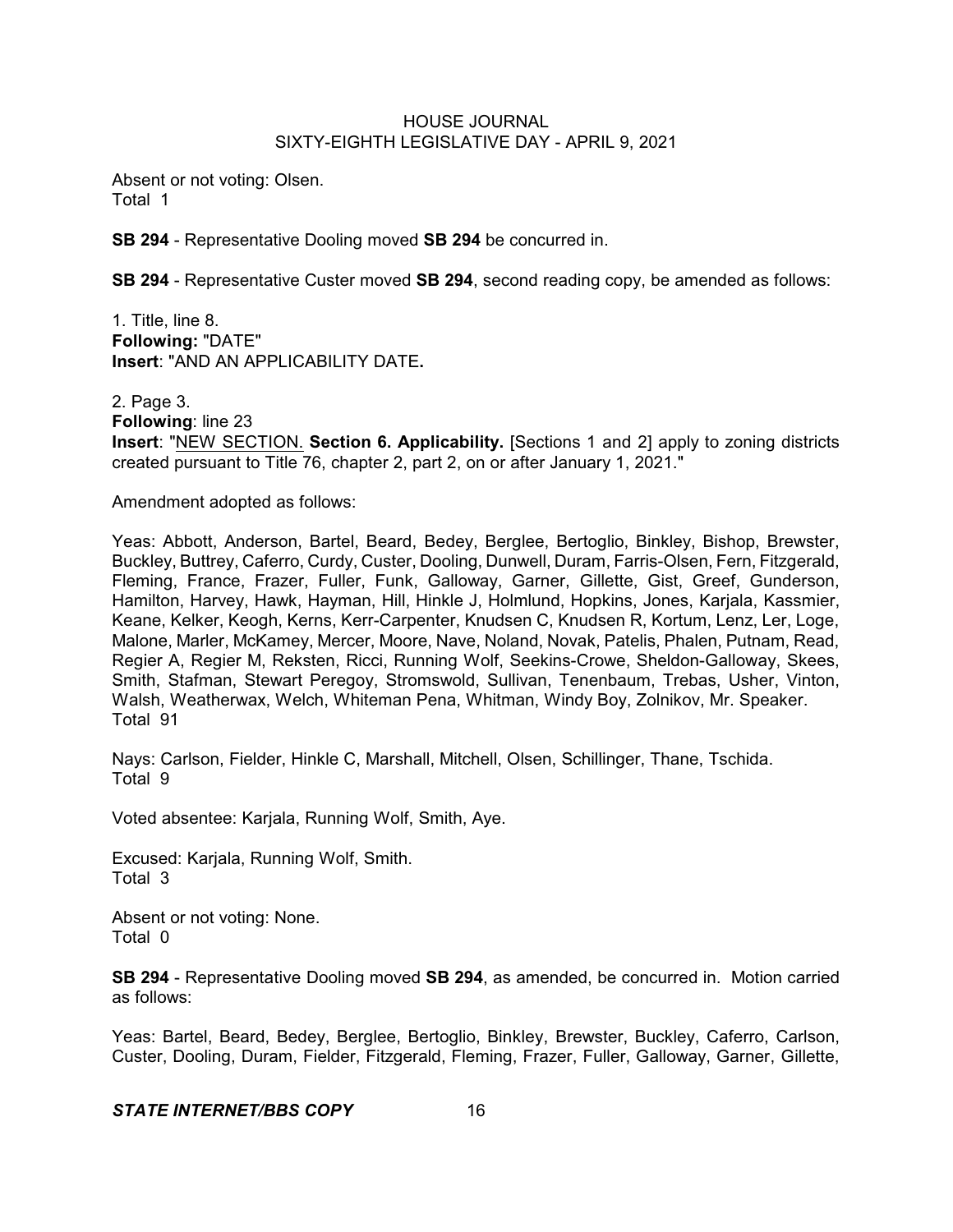Gist, Greef, Gunderson, Hamilton, Hawk, Hill, Hinkle C, Hinkle J, Holmlund, Hopkins, Jones, Kassmier, Keane, Kerns, Kerr-Carpenter, Knudsen C, Knudsen R, Lenz, Ler, Loge, Malone, Marshall, McKamey, Mercer, Mitchell, Moore, Nave, Noland, Patelis, Phalen, Putnam, Read, Regier A, Regier M, Reksten, Ricci, Schillinger, Seekins-Crowe, Sheldon-Galloway, Skees, Stromswold, Trebas, Tschida, Usher, Vinton, Walsh, Welch, Whitman, Zolnikov, Mr. Speaker. Total 71

Nays: Abbott, Anderson, Bishop, Buttrey, Curdy, Dunwell, Farris-Olsen, Fern, France, Funk, Harvey, Hayman, Karjala, Kelker, Keogh, Kortum, Marler, Novak, Olsen, Running Wolf, Smith, Stafman, Stewart Peregoy, Sullivan, Tenenbaum, Thane, Weatherwax, Whiteman Pena, Windy Boy. Total 29

Voted absentee: Karjala, Running Wolf, Smith, No.

Excused: Karjala, Running Wolf, Smith. Total 3

Absent or not voting: None. Total 0

**SB 302** - Representative Walsh moved **SB 302** be concurred in. Motion carried as follows:

Yeas: Abbott, Anderson, Bartel, Beard, Bedey, Berglee, Bertoglio, Binkley, Bishop, Brewster, Buckley, Buttrey, Caferro, Carlson, Curdy, Custer, Dooling, Dunwell, Duram, Farris-Olsen, Fern, Fielder, Fitzgerald, Fleming, France, Frazer, Fuller, Funk, Galloway, Garner, Gillette, Gist, Greef, Gunderson, Hamilton, Harvey, Hawk, Hayman, Hill, Hinkle C, Hinkle J, Holmlund, Hopkins, Jones, Karjala, Kassmier, Keane, Kelker, Keogh, Kerns, Kerr-Carpenter, Knudsen C, Knudsen R, Kortum, Lenz, Ler, Loge, Malone, Marler, Marshall, McKamey, Mercer, Mitchell, Moore, Nave, Noland, Novak, Olsen, Patelis, Phalen, Putnam, Read, Regier A, Regier M, Reksten, Ricci, Running Wolf, Schillinger, Seekins-Crowe, Sheldon-Galloway, Skees, Smith, Stafman, Stewart Peregoy, Stromswold, Sullivan, Thane, Trebas, Tschida, Usher, Vinton, Walsh, Weatherwax, Welch, Whiteman Pena, Whitman, Windy Boy, Zolnikov, Mr. Speaker. Total 99

Nays: None. Total 0

Voted absentee: Karjala, Running Wolf, Smith, Aye.

Excused: Karjala, Running Wolf, Smith. Total 3

Absent or not voting: Tenenbaum. Total 1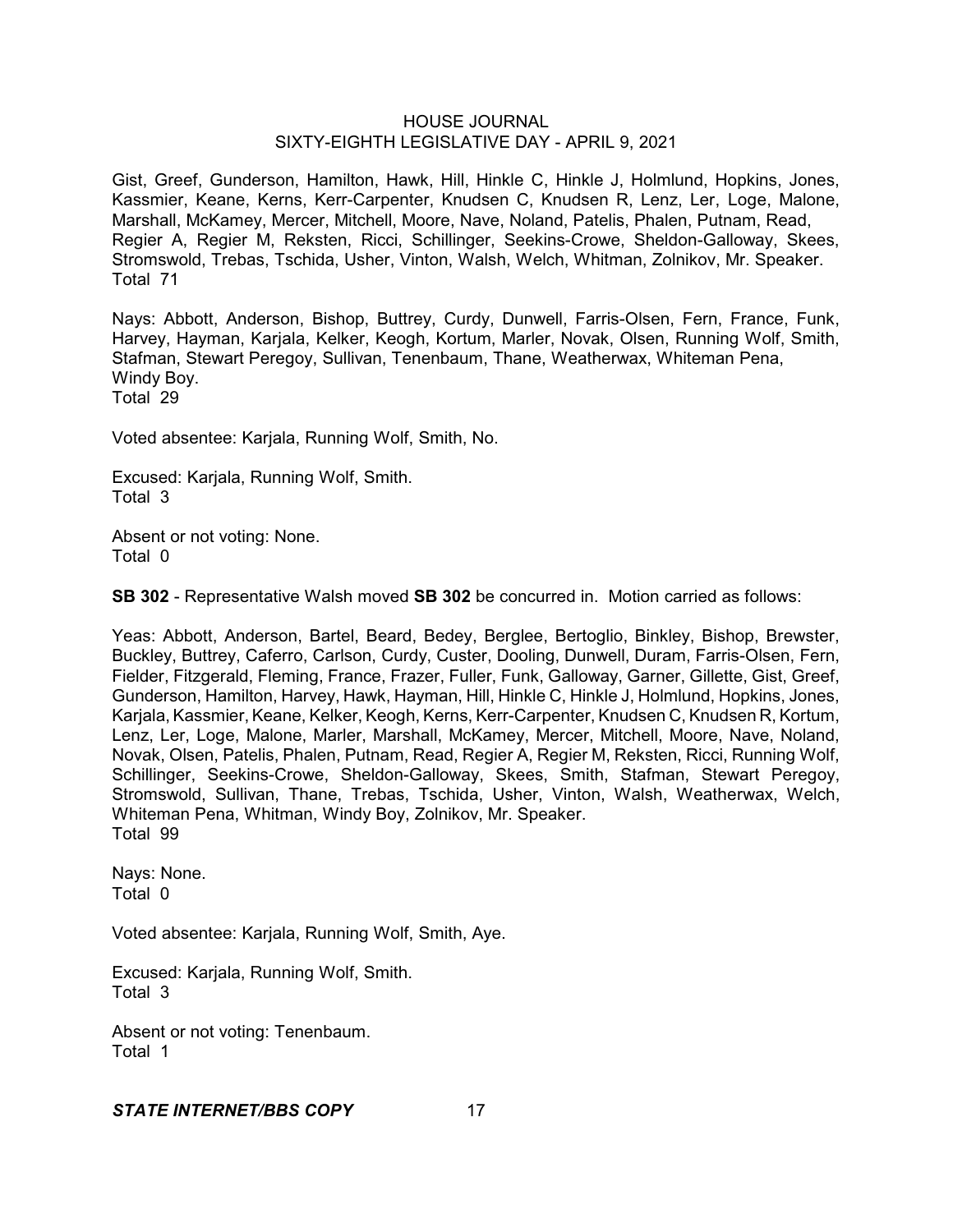**SB 306** - Representative Loge moved **SB 306** be concurred in. Motion carried as follows:

Yeas: Abbott, Anderson, Bartel, Beard, Bedey, Berglee, Bertoglio, Binkley, Bishop, Brewster, Buckley, Buttrey, Caferro, Carlson, Curdy, Custer, Dooling, Dunwell, Duram, Farris-Olsen, Fern, Fielder, Fitzgerald, Fleming, France, Frazer, Fuller, Funk, Galloway, Garner, Gillette, Gist, Greef, Gunderson, Harvey, Hawk, Hayman, Hill, Hinkle C, Hinkle J, Holmlund, Hopkins, Jones, Karjala, Kassmier, Keane, Kelker, Keogh, Kerns, Kerr-Carpenter, Knudsen C, Knudsen R, Kortum, Lenz, Ler, Loge, Malone, Marler, Marshall, McKamey, Mercer, Mitchell, Moore, Nave, Noland, Novak, Olsen, Patelis, Phalen, Putnam, Read, Regier A, Regier M, Reksten, Ricci, Running Wolf, Schillinger, Seekins-Crowe, Sheldon-Galloway, Skees, Smith, Stafman, Stewart Peregoy, Stromswold, Sullivan, Tenenbaum, Thane, Trebas, Tschida, Usher, Walsh, Weatherwax, Welch, Whiteman Pena, Whitman, Windy Boy, Zolnikov, Mr. Speaker. Total 98

Nays: Hamilton, Vinton. Total 2

Voted absentee: Karjala, Running Wolf, Smith, Aye.

Excused: Karjala, Running Wolf, Smith. Total 3

Absent or not voting: None. Total 0

**SB 307** - Representative Kassmier moved **SB 307** be concurred in. Motion carried as follows:

Yeas: Abbott, Anderson, Bartel, Beard, Bedey, Berglee, Bertoglio, Binkley, Bishop, Brewster, Buckley, Buttrey, Caferro, Carlson, Curdy, Custer, Dooling, Duram, Farris-Olsen, Fern, Fielder, Fitzgerald, Fleming, Frazer, Fuller, Funk, Galloway, Garner, Gillette, Gist, Greef, Gunderson, Hamilton, Harvey, Hawk, Hill, Hinkle C, Hinkle J, Holmlund, Hopkins, Jones, Karjala, Kassmier, Keane, Kelker, Kerns, Kerr-Carpenter, Knudsen C, Knudsen R, Lenz, Ler, Loge, Malone, Marler, Marshall, McKamey, Mercer, Mitchell, Moore, Nave, Noland, Novak, Patelis, Phalen, Putnam, Read, Regier A, Regier M, Reksten, Ricci, Running Wolf, Schillinger, Seekins-Crowe, Sheldon-Galloway, Skees, Smith, Stafman, Stromswold, Sullivan, Trebas, Tschida, Usher, Vinton, Walsh, Welch, Whitman, Zolnikov, Mr. Speaker. Total 88

Nays: Dunwell, France, Hayman, Keogh, Kortum, Olsen, Stewart Peregoy, Tenenbaum, Thane, Weatherwax, Whiteman Pena, Windy Boy. Total 12

Voted absentee: Karjala, Running Wolf, Smith, Aye.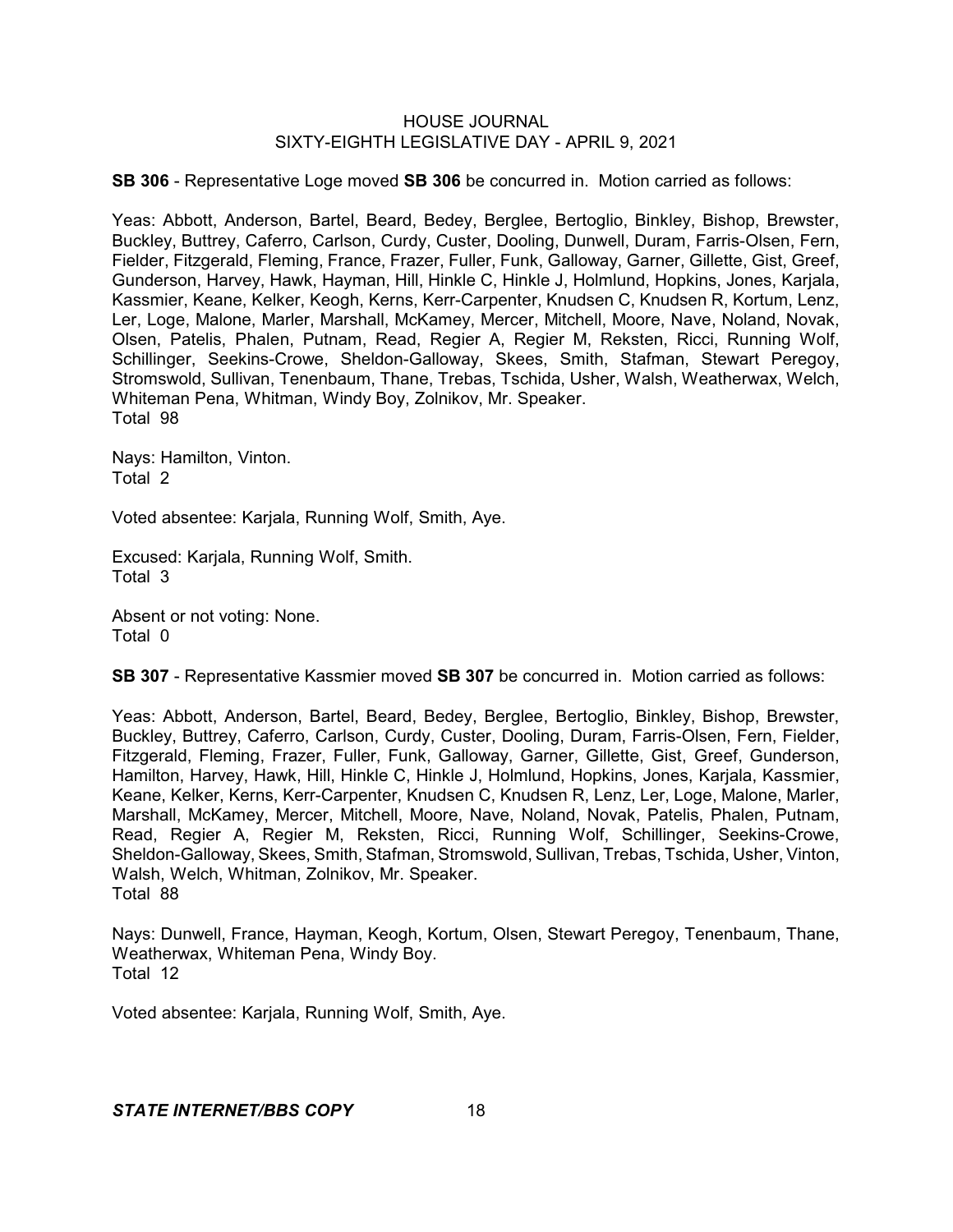Excused: Karjala, Running Wolf, Smith. Total 3

Absent or not voting: None. Total 0

**SB 327** - Representative Mitchell moved **SB 327** be concurred in. Motion carried as follows:

Yeas: Abbott, Anderson, Bartel, Beard, Bedey, Berglee, Bertoglio, Binkley, Bishop, Brewster, Buckley, Buttrey, Caferro, Carlson, Curdy, Custer, Dooling, Duram, Farris-Olsen, Fern, Fielder, Fitzgerald, Fleming, France, Frazer, Fuller, Funk, Galloway, Garner, Gillette, Gist, Greef, Gunderson, Hamilton, Harvey, Hawk, Hayman, Hill, Hinkle C, Hinkle J, Holmlund, Hopkins, Jones, Karjala, Kassmier, Keane, Kelker, Keogh, Kerns, Kerr-Carpenter, Knudsen C, Knudsen R, Kortum, Lenz, Ler, Loge, Malone, Marler, Marshall, McKamey, Mercer, Mitchell, Moore, Nave, Noland, Novak, Patelis, Phalen, Putnam, Read, Regier A, Regier M, Reksten, Ricci, Running Wolf, Schillinger, Seekins-Crowe, Sheldon-Galloway, Skees, Smith, Stafman, Stewart Peregoy, Stromswold, Sullivan, Tenenbaum, Thane, Trebas, Tschida, Usher, Vinton, Walsh, Weatherwax, Welch, Whiteman Pena, Whitman, Windy Boy, Zolnikov, Mr. Speaker. Total 98

Nays: Dunwell, Olsen. Total 2

Voted absentee: Karjala, Running Wolf, Smith, Aye.

Excused: Karjala, Running Wolf, Smith. Total 3

Absent or not voting: None. Total 0

**SB 345** - Representative Buttrey moved **SB 345** be concurred in. Motion carried as follows:

Yeas: Abbott, Anderson, Bartel, Beard, Bedey, Berglee, Bertoglio, Binkley, Bishop, Brewster, Buckley, Buttrey, Caferro, Carlson, Curdy, Custer, Dooling, Dunwell, Duram, Farris-Olsen, Fern, Fielder, Fitzgerald, Fleming, France, Frazer, Fuller, Funk, Galloway, Garner, Gillette, Gist, Greef, Gunderson, Hamilton, Harvey, Hayman, Hill, Hinkle C, Hinkle J, Holmlund, Hopkins, Jones, Karjala, Kassmier, Keane, Kelker, Keogh, Kerns, Kerr-Carpenter, Knudsen C, Knudsen R, Kortum, Lenz, Ler, Loge, Malone, Marler, Marshall, McKamey, Mercer, Mitchell, Moore, Nave, Noland, Novak, Patelis, Phalen, Putnam, Read, Regier A, Regier M, Reksten, Ricci, Running Wolf, Schillinger, Seekins-Crowe, Sheldon-Galloway, Skees, Smith, Stafman, Stewart Peregoy, Stromswold, Sullivan, Tenenbaum, Thane, Trebas, Usher, Vinton, Walsh, Weatherwax, Welch, Whiteman Pena, Whitman, Windy Boy, Zolnikov, Mr. Speaker. Total 97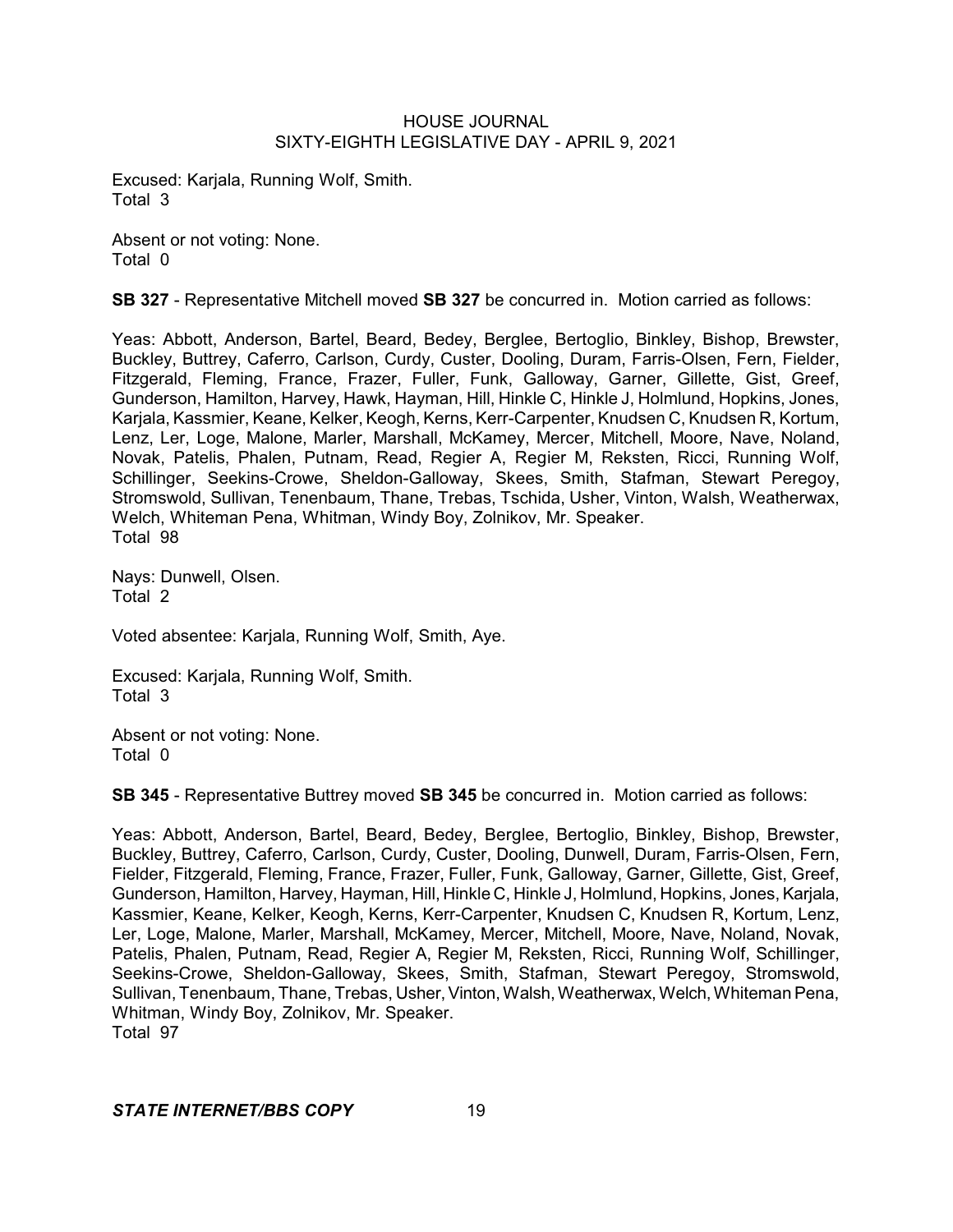Nays: Olsen. Total 1

Voted absentee: Karjala, Running Wolf, Smith, Aye.

Excused: Karjala, Running Wolf, Smith. Total 3

Absent or not voting: Hawk, Tschida. Total 2

**SB 348** - Representative Walsh moved **SB 348** be concurred in. Motion carried as follows:

Yeas: Abbott, Anderson, Bartel, Beard, Bedey, Berglee, Bertoglio, Binkley, Bishop, Brewster, Buckley, Buttrey, Caferro, Carlson, Curdy, Custer, Dooling, Dunwell, Duram, Farris-Olsen, Fern, Fielder, Fitzgerald, Fleming, France, Frazer, Fuller, Funk, Galloway, Garner, Gillette, Gist, Greef, Gunderson, Hamilton, Harvey, Hawk, Hayman, Hill, Hinkle C, Hinkle J, Holmlund, Hopkins, Jones, Karjala, Keane, Kelker, Keogh, Kerns, Kerr-Carpenter, Knudsen C, Knudsen R, Kortum, Lenz, Ler, Loge, Malone, Marler, Marshall, McKamey, Mercer, Mitchell, Moore, Nave, Noland, Novak, Olsen, Patelis, Phalen, Putnam, Read, Regier A, Regier M, Reksten, Ricci, Running Wolf, Schillinger, Seekins-Crowe, Sheldon-Galloway, Skees, Smith, Stafman, Stewart Peregoy, Stromswold, Sullivan, Tenenbaum, Thane, Trebas, Tschida, Usher, Vinton, Walsh, Weatherwax, Welch, Whiteman Pena, Whitman, Windy Boy, Zolnikov, Mr. Speaker. Total 99

Nays: Kassmier. Total 1

Voted absentee: Karjala, Running Wolf, Smith, Aye.

Excused: Karjala, Running Wolf, Smith. Total 3

Absent or not voting: None. Total 0

**SB 350** - Representative Dooling moved **SB 350** be concurred in. Motion carried as follows:

Yeas: Anderson, Bartel, Beard, Bedey, Berglee, Bertoglio, Binkley, Brewster, Buttrey, Carlson, Custer, Dooling, Duram, Fielder, Fitzgerald, Fleming, Frazer, Fuller, Galloway, Garner, Gillette, Gist, Greef, Gunderson, Hill, Hinkle C, Hinkle J, Holmlund, Hopkins, Jones, Kassmier, Kerns, Knudsen C, Knudsen R, Lenz, Ler, Loge, Malone, Marshall, McKamey, Mercer, Mitchell, Moore, Nave, Noland, Patelis, Phalen, Putnam, Read, Regier A, Regier M, Reksten, Ricci, Schillinger,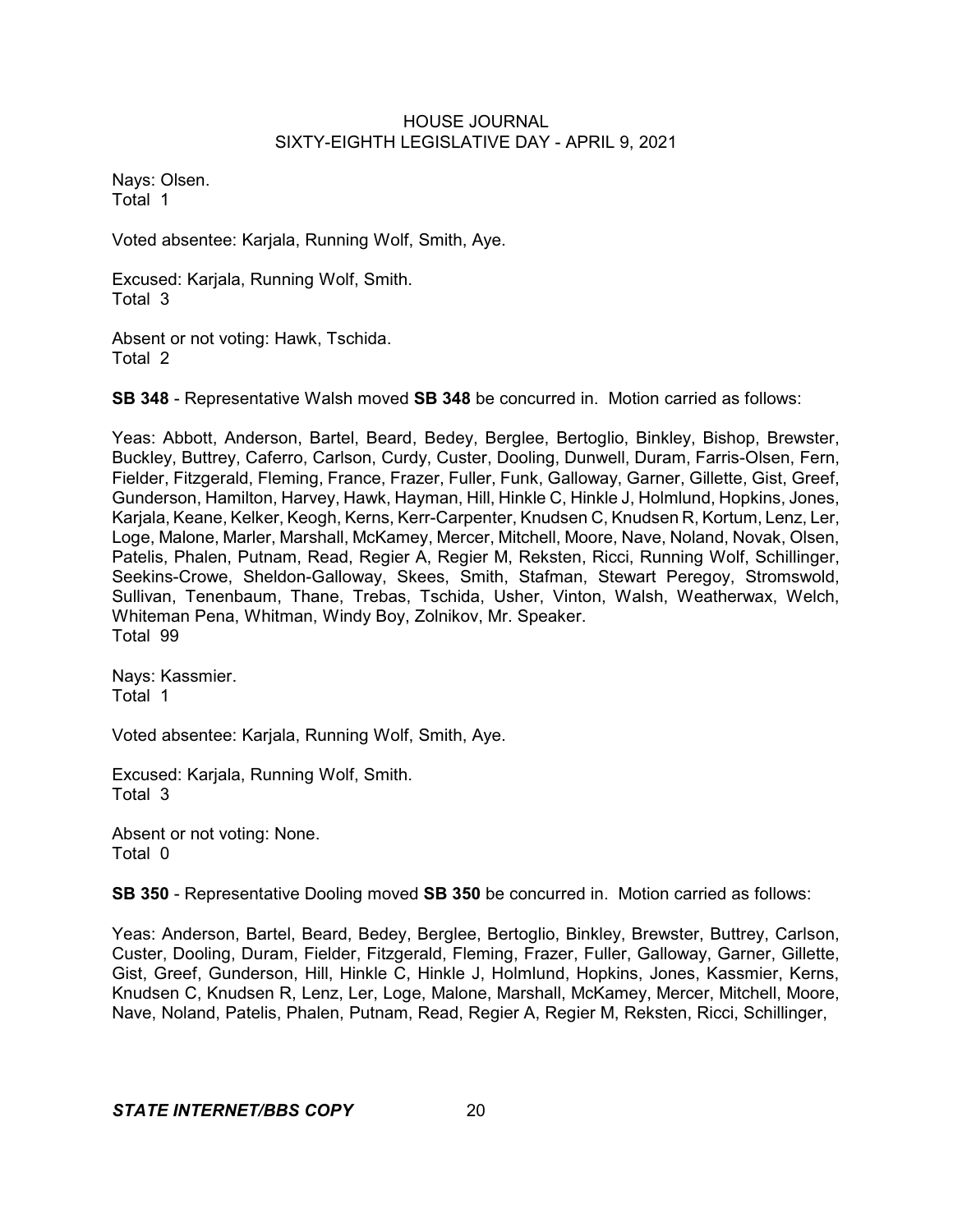Seekins-Crowe, Sheldon-Galloway, Skees, Stromswold, Trebas, Tschida, Usher, Vinton, Walsh, Welch, Whitman, Zolnikov, Mr. Speaker. Total 67

Nays: Abbott, Bishop, Buckley, Caferro, Curdy, Dunwell, Farris-Olsen, Fern, France, Funk, Hamilton, Harvey, Hawk, Hayman, Karjala, Keane, Kelker, Keogh, Kerr-Carpenter, Kortum, Marler, Novak, Olsen, Running Wolf, Smith, Stafman, Stewart Peregoy, Sullivan, Tenenbaum, Thane, Weatherwax, Whiteman Pena, Windy Boy. Total 33

Voted absentee: Karjala, Running Wolf, Smith, No.

Excused: Karjala, Running Wolf, Smith. Total 3

Absent or not voting: None. Total 0

**SB 351** - Representative Hill moved **SB 351** be concurred in. Motion carried as follows:

Yeas: Abbott, Anderson, Bartel, Beard, Bedey, Berglee, Bertoglio, Binkley, Bishop, Brewster, Buckley, Buttrey, Caferro, Carlson, Curdy, Custer, Dooling, Dunwell, Duram, Farris-Olsen, Fern, Fielder, Fitzgerald, Fleming, France, Frazer, Fuller, Funk, Galloway, Garner, Gillette, Gist, Greef, Gunderson, Hamilton, Harvey, Hawk, Hayman, Hill, Hinkle J, Holmlund, Hopkins, Jones, Karjala, Kassmier, Keane, Kelker, Keogh, Kerns, Kerr-Carpenter, Knudsen C, Knudsen R, Kortum, Lenz, Ler, Loge, Malone, Marler, Marshall, McKamey, Mercer, Moore, Nave, Noland, Novak, Olsen, Patelis, Phalen, Putnam, Regier M, Reksten, Ricci, Running Wolf, Schillinger, Seekins-Crowe, Sheldon-Galloway, Skees, Smith, Stafman, Stewart Peregoy, Stromswold, Sullivan, Tenenbaum, Thane, Trebas, Usher, Vinton, Walsh, Weatherwax, Welch, Whiteman Pena, WindyBoy, Zolnikov, Mr. Speaker. Total 94

Nays: Hinkle C, Mitchell, Read, Regier A, Tschida. Total 5

Voted absentee: Karjala, Running Wolf, Smith, Aye.

Excused: Karjala, Running Wolf, Smith. Total 3

Absent or not voting: Whitman. Total 1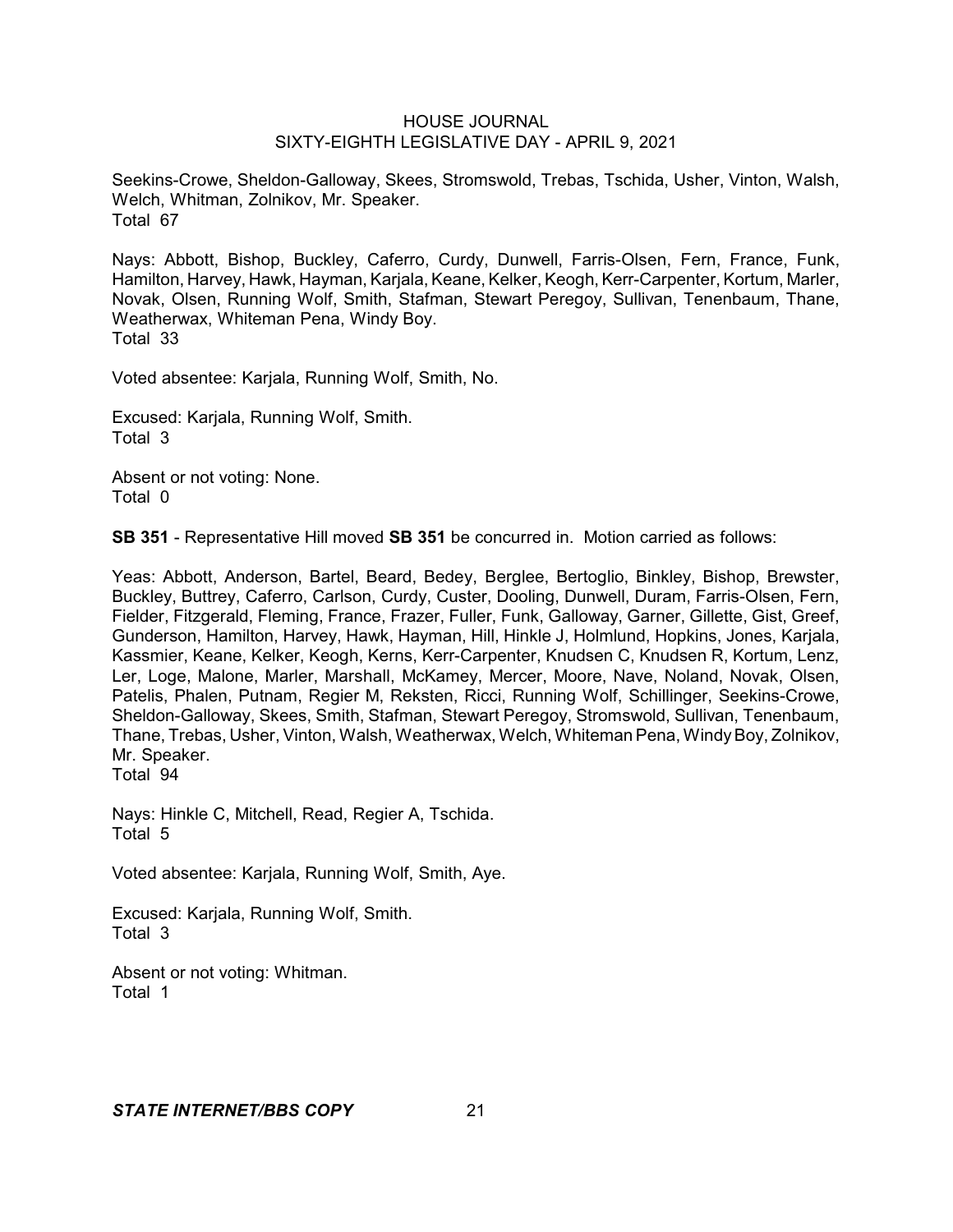**SB 372** - Representative Fern moved **SB 372** be concurred in. Motion carried as follows:

Yeas: Abbott, Anderson, Bartel, Beard, Bedey, Berglee, Bertoglio, Binkley, Bishop, Brewster, Buckley, Buttrey, Caferro, Carlson, Curdy, Custer, Dooling, Dunwell, Duram, Farris-Olsen, Fern, Fielder, Fitzgerald, Fleming, France, Frazer, Fuller, Funk, Galloway, Garner, Gillette, Gist, Greef, Gunderson, Hamilton, Harvey, Hawk, Hayman, Hill, Hinkle J, Holmlund, Hopkins, Jones, Karjala, Kassmier, Keane, Kelker, Keogh, Kerns, Kerr-Carpenter, Knudsen C, Knudsen R, Kortum, Lenz, Ler, Loge, Malone, Marler, Marshall, McKamey, Mercer, Mitchell, Moore, Nave, Noland, Novak, Olsen, Patelis, Phalen, Putnam, Regier A, Regier M, Reksten, Ricci, Running Wolf, Schillinger, Seekins-Crowe, Skees, Smith, Stafman, Stewart Peregoy, Stromswold, Sullivan, Tenenbaum, Thane, Trebas, Tschida, Usher, Vinton, Walsh, Weatherwax, Welch, Whiteman Pena, Windy Boy, Zolnikov, Mr. Speaker.

Total 96

Nays: Hinkle C, Read, Sheldon-Galloway. Total 3

Voted absentee: Karjala, Running Wolf, Smith, Aye.

Excused: Karjala, Running Wolf, Smith. Total 3

Absent or not voting: Whitman. Total 1

**SJR 5** - Representative Whiteman Pena moved **SJR 5** be concurred in. Motion carried as follows:

Yeas: Abbott, Anderson, Beard, Bedey, Berglee, Bertoglio, Bishop, Brewster, Buckley, Buttrey, Caferro, Curdy, Custer, Dooling, Dunwell, Duram, Farris-Olsen, Fern, Fitzgerald, Fleming, France, Frazer, Funk, Galloway, Garner, Gist, Greef, Gunderson, Hamilton, Harvey, Hawk, Hayman, Hill, Hinkle C, Hinkle J, Holmlund, Hopkins, Jones, Karjala, Kassmier, Keane, Kelker, Keogh, Kerns, Kerr-Carpenter, Knudsen C, Knudsen R, Kortum, Lenz, Loge, Malone, Marler, McKamey, Mercer, Moore, Novak, Olsen, Patelis, Putnam, Read, Reksten, Running Wolf, Sheldon-Galloway, Skees, Smith, Stafman, Stewart Peregoy, Stromswold, Sullivan, Tenenbaum, Thane, Trebas, Vinton, Walsh, Weatherwax, Welch, Whiteman Pena, Whitman, Windy Boy, Zolnikov, Mr. Speaker. Total 81

Nays: Bartel, Binkley, Carlson, Fielder, Fuller, Gillette, Ler, Marshall, Mitchell, Nave, Noland, Phalen, Regier A, Regier M, Ricci, Schillinger, Seekins-Crowe, Tschida, Usher. Total 19

Voted absentee: Karjala, Running Wolf, Smith, Aye.

Excused: Karjala, Running Wolf, Smith. Total 3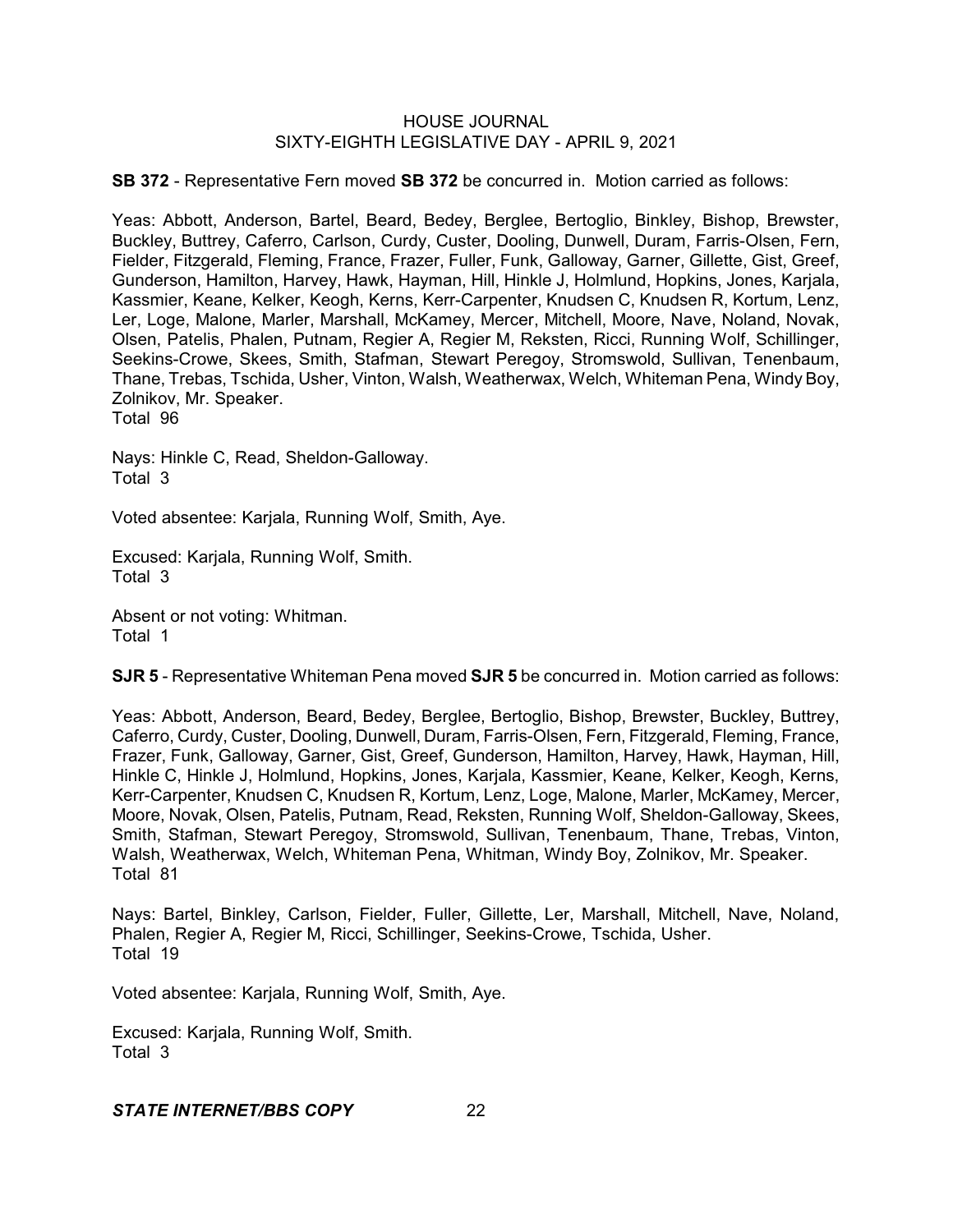Absent or not voting: None. Total 0

**SJR 6** - Representative Curdy moved **SJR 6** be concurred in. Motion carried as follows:

Yeas: Abbott, Anderson, Bartel, Beard, Bedey, Berglee, Bertoglio, Bishop, Brewster, Buckley, Buttrey, Caferro, Carlson, Curdy, Custer, Dooling, Dunwell, Duram, Farris-Olsen, Fern, Fielder, Fitzgerald, Fleming, France, Frazer, Fuller, Funk, Galloway, Garner, Gillette, Gist, Greef, Gunderson, Hamilton, Harvey, Hawk, Hayman, Hinkle J, Holmlund, Hopkins, Jones, Karjala, Kassmier, Keane, Kelker, Keogh, Kerns, Kerr-Carpenter, Knudsen C, Knudsen R, Kortum, Ler, Loge, Malone, Marler, Marshall, McKamey, Mercer, Moore, Nave, Noland, Novak, Olsen, Phalen, Putnam, Read, Regier A, Reksten, Ricci, Running Wolf, Schillinger, Seekins-Crowe, Sheldon-Galloway, Skees, Smith, Stafman, Stewart Peregoy, Stromswold, Sullivan, Tenenbaum, Thane, Trebas, Usher, Vinton, Walsh, Weatherwax, Welch, Whiteman Pena, Whitman, Windy Boy, Zolnikov, Mr. Speaker. Total 92

Nays: Binkley, Hill, Hinkle C, Lenz, Mitchell, Patelis, Regier M, Tschida. Total 8

Voted absentee: Karjala, Running Wolf, Smith, Aye.

Excused: Karjala, Running Wolf, Smith. Total 3

Absent or not voting: None. Total 0

**SJR 11** - Representative Ler moved **SJR 11** be concurred in. Motion carried as follows:

Yeas: Abbott, Anderson, Bartel, Beard, Bedey, Berglee, Bertoglio, Binkley, Bishop, Brewster, Buckley, Buttrey, Caferro, Carlson, Curdy, Custer, Dooling, Dunwell, Duram, Farris-Olsen, Fern, Fielder, Fitzgerald, Fleming, France, Frazer, Fuller, Funk, Galloway, Garner, Gillette, Gist, Greef, Gunderson, Hamilton, Harvey, Hawk, Hayman, Hill, Hinkle C, Hinkle J, Holmlund, Hopkins, Jones, Karjala, Kassmier, Keane, Kelker, Keogh, Kerns, Kerr-Carpenter, Knudsen C, Knudsen R, Kortum, Lenz, Ler, Loge, Malone, Marler, Marshall, McKamey, Mercer, Mitchell, Moore, Nave, Noland, Novak, Olsen, Patelis, Phalen, Putnam, Read, Regier A, Reksten, Ricci, Running Wolf, Schillinger, Seekins-Crowe, Sheldon-Galloway, Skees, Smith, Stafman, Stewart Peregoy, Stromswold, Sullivan, Tenenbaum, Thane, Trebas, Tschida, Usher, Vinton, Walsh, Weatherwax, Welch, Whiteman Pena, Whitman, Windy Boy, Zolnikov, Mr. Speaker. Total 99

Nays: Regier M. Total 1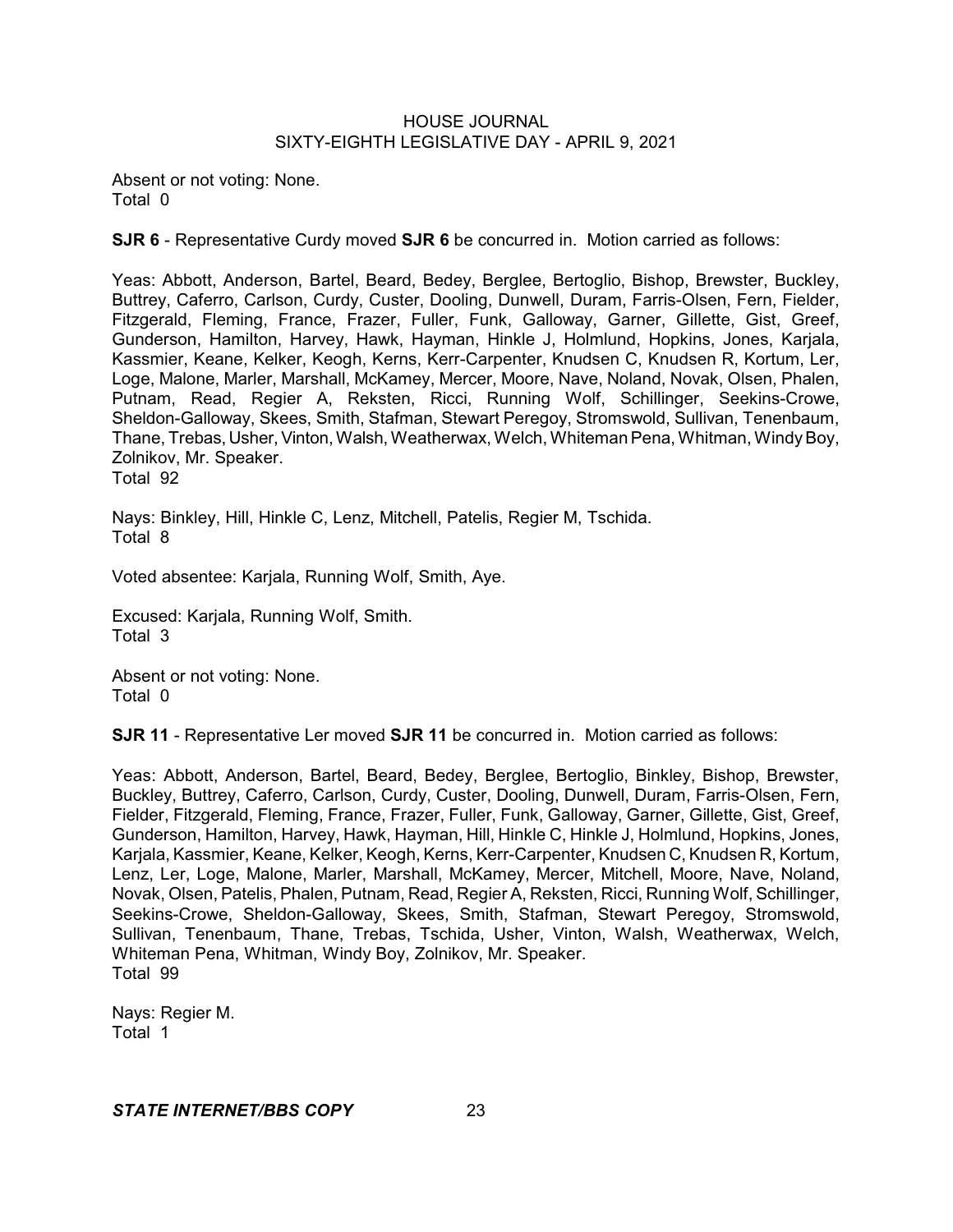Voted absentee: Karjala, Running Wolf, Smith, Aye.

Excused: Karjala, Running Wolf, Smith. Total 3

Absent or not voting: None. Total 0

**SJR 21** - Representative Gunderson moved **SJR 21** be concurred in. Motion carried as follows:

Yeas: Abbott, Anderson, Bartel, Beard, Bedey, Berglee, Bertoglio, Binkley, Bishop, Brewster, Buckley, Buttrey, Caferro, Carlson, Curdy, Custer, Dooling, Dunwell, Duram, Farris-Olsen, Fern, Fielder, Fitzgerald, Fleming, France, Frazer, Fuller, Funk, Galloway, Garner, Gillette, Gist, Greef, Gunderson, Hamilton, Harvey, Hawk, Hayman, Hill, Hinkle C, Hinkle J, Holmlund, Hopkins, Jones, Karjala, Kassmier, Keane, Kelker, Keogh, Kerns, Kerr-Carpenter, Knudsen C, Knudsen R, Kortum, Lenz, Ler, Loge, Malone, Marler, Marshall, McKamey, Mercer, Mitchell, Moore, Nave, Noland, Novak, Olsen, Patelis, Phalen, Putnam, Read, Regier A, Regier M, Reksten, Ricci, Running Wolf, Schillinger, Seekins-Crowe, Sheldon-Galloway, Skees, Smith, Stafman, Stewart Peregoy, Stromswold, Sullivan, Tenenbaum, Thane, Trebas, Tschida, Usher, Vinton, Walsh, Weatherwax, Welch, Whiteman Pena, Whitman, Windy Boy, Zolnikov, Mr. Speaker. Total 100

Nays: None. Total 0

Voted absentee: Karjala, Running Wolf, Smith, Aye.

Excused: Karjala, Running Wolf, Smith. Total 3

Absent or not voting: None. Total 0

**SB 358** - Representative R. Knudsen moved **SB 358** be concurred in.

**SB 358** - Representative R. Knudsen moved **SB 358**, second reading copy, be amended as follows:

1. Page 20, line 27 through page 21, line 1. **Following:** " $\left(\frac{u}{v}\right)$  ( $\vee$ )" on line 27 **Strike:** remainder of line 27 through "30" on page 21, line 1 **Insert:** "any other activity that is nonsignficant because of its low potential for harm to human health or to the environment and its conformance with the guidance found in 75-5-301(5)(c)"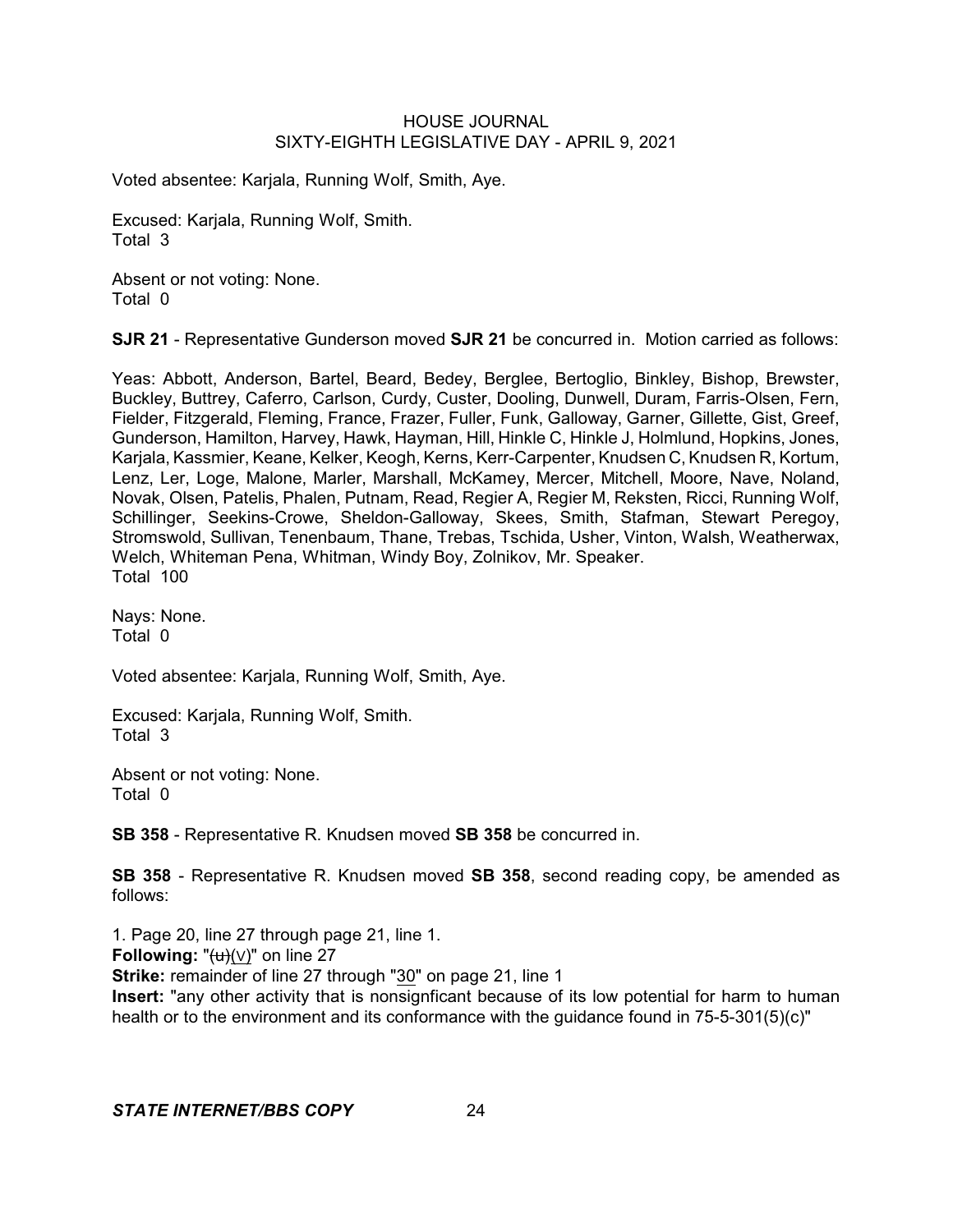Amendment adopted as follows:

Yeas: Anderson, Bartel, Beard, Bedey, Berglee, Bertoglio, Binkley, Brewster, Buttrey, Carlson, Custer, Dooling, Duram, Farris-Olsen, Fielder, Fitzgerald, Fleming, Frazer, Fuller, Galloway, Garner, Gillette, Gist, Greef, Gunderson, Harvey, Hawk, Hill, Hinkle C, Hinkle J, Holmlund, Hopkins, Jones, Kassmier, Keane, Kerns, Knudsen C, Knudsen R, Lenz, Ler, Loge, Malone, Marshall, McKamey, Mercer, Mitchell, Moore, Nave, Noland, Novak, Patelis, Phalen, Putnam, Read, Regier A, Regier M, Reksten, Ricci, Schillinger, Seekins-Crowe, Sheldon-Galloway, Skees, Stromswold, Trebas, Tschida, Usher, Vinton, Walsh, Welch, Whitman, Zolnikov, Mr. Speaker. Total 72

Nays: Abbott, Bishop, Buckley, Caferro, Curdy, Dunwell, Fern, France, Funk, Hamilton, Hayman, Karjala, Kelker, Keogh, Kerr-Carpenter, Kortum, Marler, Olsen, Running Wolf, Smith, Stafman, Stewart Peregoy, Sullivan, Tenenbaum, Thane, Weatherwax, Whiteman Pena, Windy Boy. Total 28

Voted absentee: Karjala, Running Wolf, Smith, No.

Excused: Karjala, Running Wolf, Smith. Total 3

Absent or not voting: None. Total 0

**SB 358** - Representative R. Knudsen moved **SB 358**, as amended, be concurred in. Motion carried as follows:

Yeas: Anderson, Bartel, Beard, Bedey, Berglee, Bertoglio, Binkley, Brewster, Buttrey, Carlson, Custer, Dooling, Duram, Farris-Olsen, Fielder, Fitzgerald, Fleming, Frazer, Fuller, Galloway, Garner, Gillette, Gist, Greef, Gunderson, Harvey, Hawk, Hill, Hinkle C, Hinkle J, Holmlund, Hopkins, Jones, Kassmier, Keane, Kerns, Knudsen C, Knudsen R, Lenz, Ler, Loge, Malone, Marshall, McKamey, Mercer, Mitchell, Moore, Nave, Noland, Novak, Patelis, Phalen, Putnam, Read, Regier A, Regier M, Reksten, Ricci, Schillinger, Seekins-Crowe, Sheldon-Galloway, Skees, Stromswold, Trebas, Tschida, Usher, Vinton, Walsh, Welch, Whitman, Zolnikov, Mr. Speaker. Total 72

Nays: Abbott, Bishop, Buckley, Caferro, Curdy, Dunwell, Fern, France, Funk, Hamilton, Hayman, Karjala, Kelker, Keogh, Kerr-Carpenter, Kortum, Marler, Olsen, Running Wolf, Smith, Stafman, Stewart Peregoy, Sullivan, Tenenbaum, Thane, Weatherwax, Whiteman Pena, Windy Boy. Total 28

Voted absentee: Karjala, Running Wolf, Smith, No.

Excused: Karjala, Running Wolf, Smith. Total 3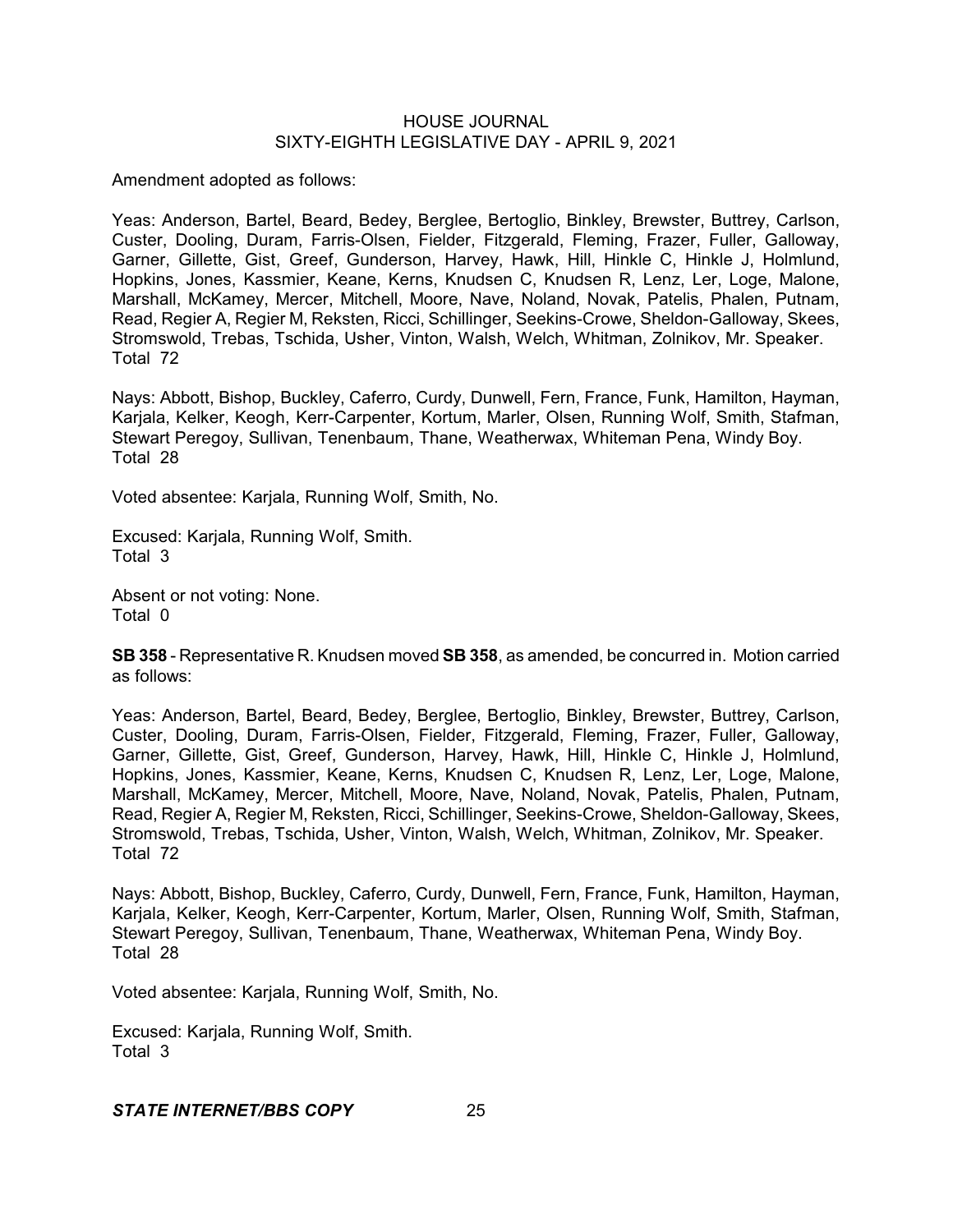Absent or not voting: None. Total 0

Majority Leader Vinton moved the Committee rise and report. Motion carried. Committee arose. House resumed. Mr. Speaker presiding. Chair Garner moved the Committee of the Whole report be adopted. Report adopted as follows:

Yeas: Anderson, Bartel, Beard, Bedey, Berglee, Bertoglio, Binkley, Bishop, Brewster, Buckley, Buttrey, Carlson, Curdy, Custer, Dooling, Dunwell, Duram, Fern, Fielder, Fitzgerald, Fleming, Frazer, Fuller, Funk, Galloway, Garner, Gillette, Gist, Greef, Gunderson, Harvey, Hill, Hinkle C, Hinkle J, Holmlund, Hopkins, Jones, Kassmier, Keane, Kelker, Keogh, Kerns, Kerr-Carpenter, Knudsen C, Knudsen R, Lenz, Ler, Loge, Malone, Marler, Marshall, McKamey, Mercer, Mitchell, Moore, Nave, Noland, Novak, Patelis, Phalen, Putnam, Read, Regier A, Regier M, Reksten, Ricci, Schillinger, Seekins-Crowe, Sheldon-Galloway, Skees, Stafman, Stewart Peregoy, Stromswold, Sullivan, Thane, Trebas, Tschida, Usher, Vinton, Walsh, Weatherwax, Welch, Whiteman Pena, Whitman, Zolnikov, Mr. Speaker. Total 86

Nays: Abbott, Caferro, France, Hamilton, Hawk, Hayman, Kortum, Olsen, Tenenbaum, WindyBoy. Total 10

Voted absentee: None.

Excused: Karjala, Running Wolf, Smith. Total 3

Absent or not voting: Farris-Olsen. Total 1

# **THIRD READING OF BILLS**

The following bills having been read three several times, title and history agreed to, were disposed of in the following manner:

**SB 63** concurred in as follows:

Yeas: Abbott, Anderson, Beard, Bedey, Berglee, Bertoglio, Binkley, Bishop, Brewster, Buckley, Buttrey, Caferro, Carlson, Curdy, Custer, Dooling, Dunwell, Duram, Fern, Fielder, Fitzgerald, Fleming, France, Frazer, Funk, Galloway, Garner, Gillette, Gist, Greef, Gunderson, Hamilton, Harvey, Hawk, Hayman, Hinkle J, Holmlund, Hopkins, Jones, Kassmier, Keane, Kelker, Keogh, Kerns, Kerr-Carpenter, Knudsen C, Knudsen R, Kortum, Lenz, Ler, Loge, Malone, Marler, McKamey, Mercer, Mitchell, Nave, Noland, Novak, Olsen, Patelis, Phalen, Putnam, Regier A, Regier M, Reksten, Ricci, Schillinger, Seekins-Crowe, Skees, Stafman, Stewart Peregoy,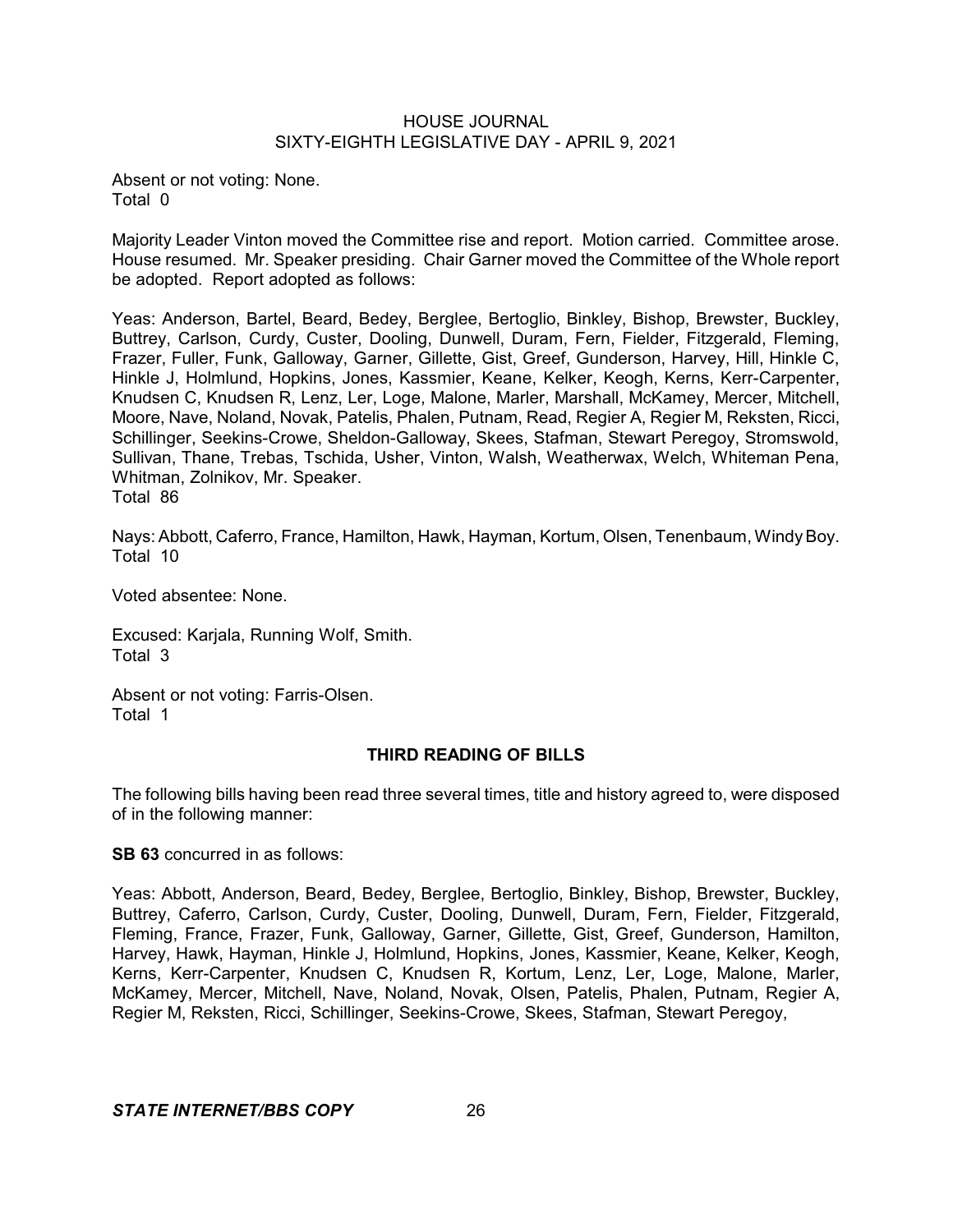Stromswold, Sullivan, Tenenbaum, Thane, Trebas, Usher, Vinton, Walsh, Weatherwax, Welch, Whiteman Pena, Whitman, Windy Boy, Zolnikov, Mr. Speaker. Total 87

Nays: Bartel, Fuller, Hill, Hinkle C, Marshall, Moore, Read, Sheldon-Galloway, Tschida. Total 9

Voted absentee: None.

Excused: Karjala, Running Wolf, Smith. Total 3

Absent or not voting: Farris-Olsen. Total 1

**SB 83** concurred in as follows:

Yeas: Abbott, Anderson, Bartel, Beard, Bedey, Berglee, Bertoglio, Binkley, Bishop, Brewster, Buckley, Buttrey, Caferro, Carlson, Curdy, Custer, Dooling, Dunwell, Duram, Fern, Fielder, Fitzgerald, Fleming, France, Frazer, Fuller, Funk, Galloway, Garner, Gillette, Gist, Greef, Gunderson, Hamilton, Harvey, Hawk, Hill, Hinkle C, Hinkle J, Holmlund, Hopkins, Jones, Kassmier, Keane, Kelker, Keogh, Kerns, Kerr-Carpenter, Knudsen C, Knudsen R, Lenz, Ler, Loge, Malone, Marler, Marshall, McKamey, Mercer, Mitchell, Moore, Nave, Noland, Novak, Patelis, Phalen, Putnam, Read, RegierA, Regier M, Reksten, Ricci, Schillinger,Seekins-Crowe, Sheldon-Galloway, Skees, Stewart Peregoy, Stromswold, Sullivan, Thane, Trebas, Tschida, Usher, Vinton, Walsh, Weatherwax, Welch, Whiteman Pena, Whitman, Windy Boy, Zolnikov, Mr. Speaker. Total 91

Nays: Hayman, Kortum, Olsen, Stafman, Tenenbaum. Total 5

Voted absentee: None.

Excused: Karjala, Running Wolf, Smith. Total 3

Absent or not voting: Farris-Olsen. Total 1

**SB 99** concurred in as follows:

Yeas: Anderson, Bartel, Beard, Bedey, Berglee, Bertoglio, Binkley, Brewster, Buttrey, Carlson, Dooling, Duram, Fielder, Fitzgerald, Fleming, Fuller, Galloway, Garner, Gillette, Gist, Greef, Gunderson, Hill, Hinkle C, Hinkle J, Holmlund, Hopkins, Jones, Kassmier, Kerns, Knudsen C, Knudsen R, Lenz, Ler, Loge, Malone, Marshall, McKamey, Mercer, Mitchell, Moore, Nave, Noland,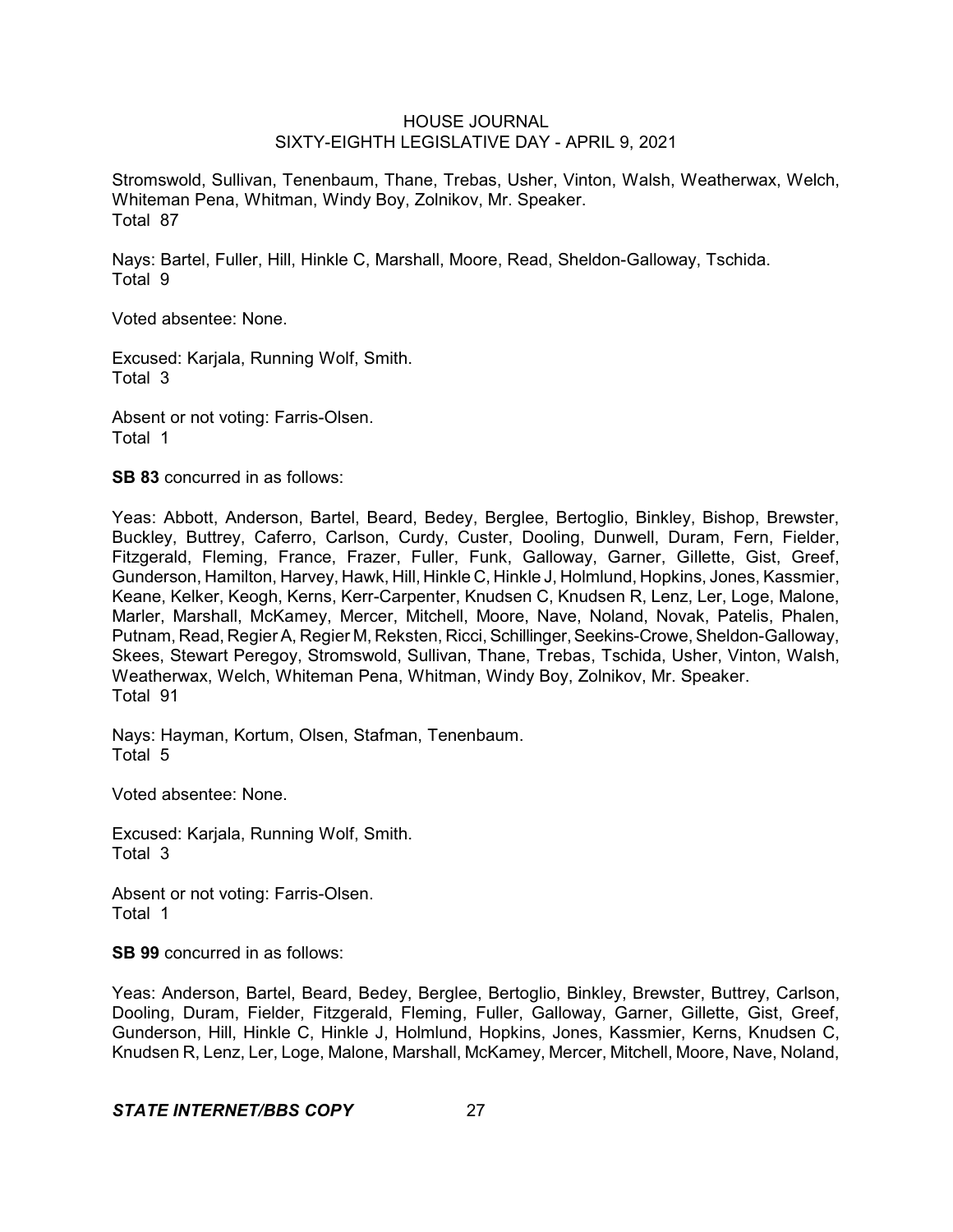Patelis, Phalen, Putnam, Read, Regier A, Regier M, Reksten, Ricci, Schillinger, Seekins-Crowe, Sheldon-Galloway, Skees, Stromswold, Trebas, Tschida, Usher, Vinton, Walsh, Welch, Whitman, Zolnikov, Mr. Speaker. Total 65

Nays: Abbott, Bishop, Buckley, Caferro, Curdy, Custer, Dunwell, Fern, France, Frazer, Funk, Hamilton, Harvey, Hawk, Hayman, Keane, Kelker, Keogh, Kerr-Carpenter, Kortum, Marler, Novak, Olsen, Stafman, Stewart Peregoy, Sullivan, Tenenbaum, Thane, Weatherwax, Whiteman Pena, Windy Boy. Total 31

Voted absentee: None.

Excused: Karjala, Running Wolf, Smith. Total 3

Absent or not voting: Farris-Olsen. Total 1

**SB 121** concurred in as follows:

Yeas: Abbott, Anderson, Bartel, Beard, Bedey, Berglee, Bertoglio, Binkley, Bishop, Brewster, Buckley, Buttrey, Caferro, Carlson, Curdy, Custer, Dooling, Dunwell, Duram, Fern, Fitzgerald, Fleming, France, Frazer, Fuller, Funk, Galloway, Garner, Gillette, Gist, Greef, Gunderson, Hamilton, Harvey, Hawk, Hayman, Hill, Holmlund, Hopkins, Jones, Kassmier, Keane, Kelker, Keogh, Kerns, Kerr-Carpenter, Knudsen C, Knudsen R, Kortum, Lenz, Ler, Loge, Malone, Marler, Marshall, McKamey, Mercer, Mitchell, Moore, Nave, Noland, Novak, Olsen, Patelis, Phalen, Putnam, Regier A, Regier M, Reksten, Schillinger, Seekins-Crowe, Sheldon-Galloway, Skees, Stafman, Stewart Peregoy, Stromswold, Sullivan, Thane, Trebas, Tschida, Usher, Vinton, Walsh, Weatherwax, Welch, Whiteman Pena, Whitman, Windy Boy, Zolnikov, Mr. Speaker. Total 90

Nays: Fielder, Hinkle C, Hinkle J, Read, Ricci, Tenenbaum. Total 6

Voted absentee: None.

Excused: Karjala, Running Wolf, Smith. Total 3

Absent or not voting: Farris-Olsen. Total 1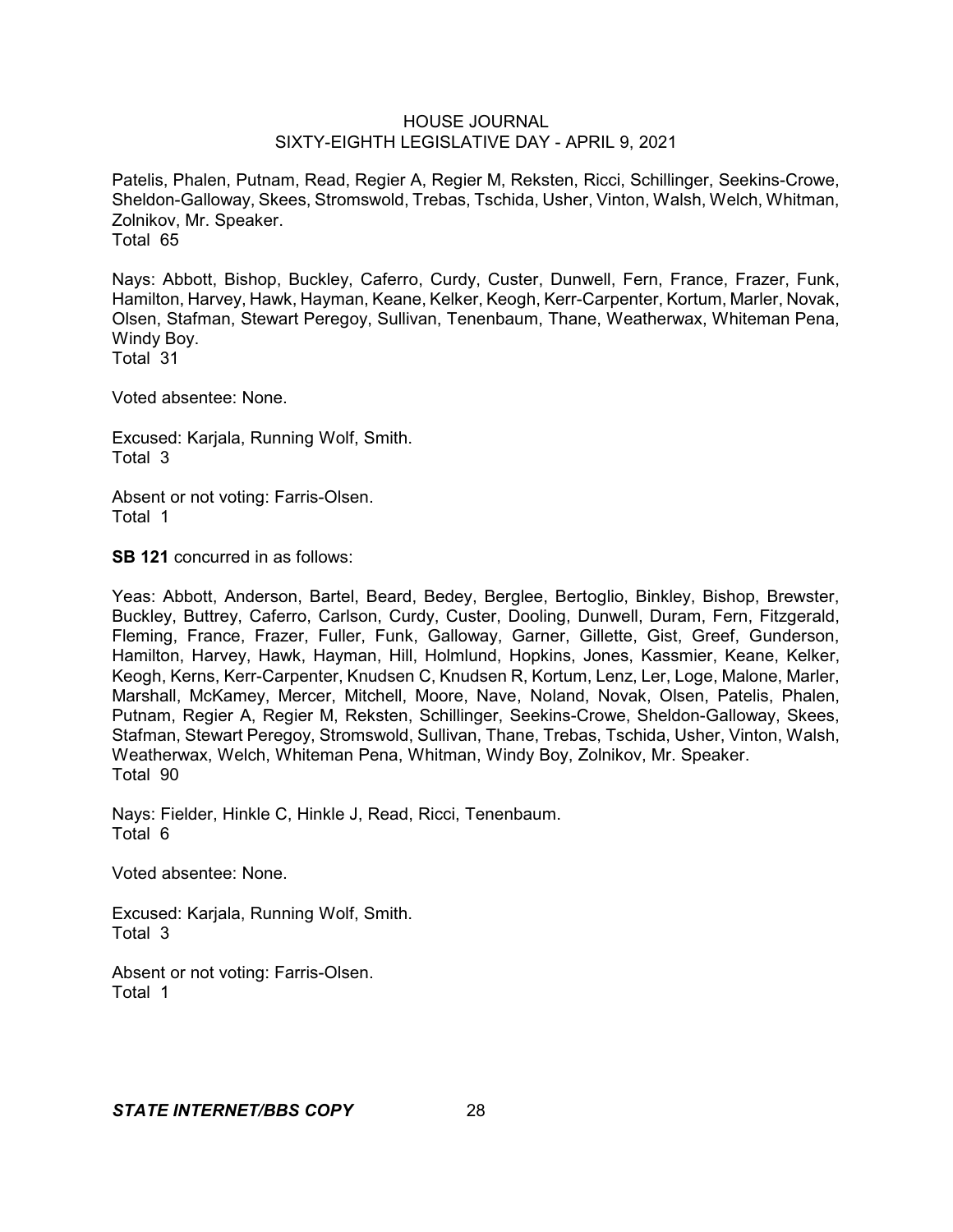**SB 136** concurred in as follows:

Yeas: Abbott, Anderson, Bartel, Beard, Bedey, Berglee, Bertoglio, Binkley, Bishop, Brewster, Buckley, Buttrey, Caferro, Carlson, Curdy, Custer, Dooling, Dunwell, Duram, Fern, Fielder, Fitzgerald, Fleming, France, Frazer, Fuller, Funk, Galloway, Garner, Gillette, Gist, Greef, Gunderson, Hamilton, Harvey, Hawk, Hayman, Hill, Hinkle C, Hinkle J, Holmlund, Hopkins, Jones, Kassmier, Keane, Kelker, Keogh, Kerns, Kerr-Carpenter, Knudsen C, Knudsen R, Kortum, Lenz, Ler, Loge, Malone, Marler, Marshall, McKamey, Mercer, Mitchell, Moore, Nave, Noland, Novak, Olsen, Patelis, Phalen, Putnam, Read, Regier A, Regier M, Reksten, Ricci, Schillinger, Seekins-Crowe, Sheldon-Galloway, Skees, Stafman, Stewart Peregoy, Stromswold, Sullivan, Tenenbaum, Thane, Trebas, Tschida, Usher, Vinton, Walsh, Weatherwax, Welch, Whiteman Pena, Whitman, Windy Boy, Zolnikov, Mr. Speaker. Total 96

Nays: None. Total 0

Voted absentee: None.

Excused: Karjala, Running Wolf, Smith. Total 3

Absent or not voting: Farris-Olsen. Total 1

**SB 157** concurred in as follows:

Yeas: Anderson, Bartel, Beard, Bedey, Berglee, Bertoglio, Binkley, Brewster, Buttrey, Carlson, Custer, Dooling, Duram, Fielder, Fitzgerald, Fleming, Frazer, Fuller, Galloway, Garner, Gillette, Gist, Greef, Gunderson, Hill, Hinkle C, Hinkle J, Holmlund, Hopkins, Jones, Kassmier, Kerns, Knudsen C, Knudsen R, Lenz, Ler, Loge, Malone, Marshall, McKamey, Mercer, Mitchell, Moore, Nave, Noland, Patelis, Phalen, Putnam, Read, Regier A, Regier M, Reksten, Ricci, Schillinger, Seekins-Crowe, Sheldon-Galloway, Skees, Stromswold, Trebas, Tschida, Usher, Vinton, Walsh, Weatherwax, Welch, Whitman, Windy Boy, Zolnikov, Mr. Speaker. Total 69

Nays: Abbott, Bishop, Buckley, Caferro, Curdy, Dunwell, Fern, France, Funk, Hamilton, Harvey, Hawk, Hayman, Keane, Kelker, Keogh, Kerr-Carpenter, Kortum, Marler, Novak, Olsen, Stafman, Stewart Peregoy, Sullivan, Tenenbaum, Thane, Whiteman Pena. Total 27

Voted absentee: None.

Excused: Karjala, Running Wolf, Smith. Total 3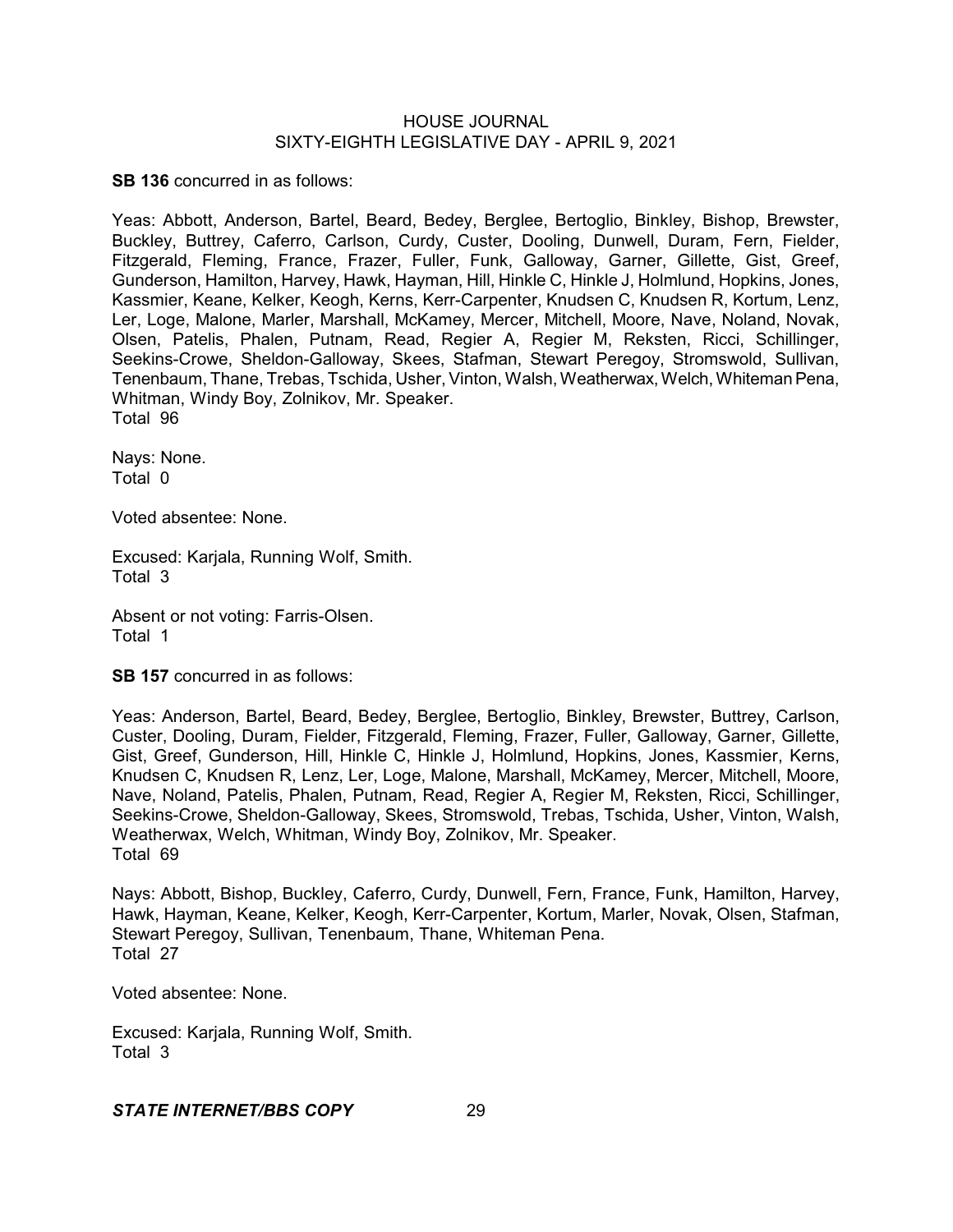Absent or not voting: Farris-Olsen. Total 1

**SB 166** concurred in as follows:

Yeas: Abbott, Anderson, Bartel, Beard, Bedey, Berglee, Bertoglio, Binkley, Bishop, Brewster, Buckley, Buttrey, Caferro, Carlson, Curdy, Custer, Dooling, Dunwell, Duram, Fern, Fielder, Fitzgerald, Fleming, France, Frazer, Fuller, Funk, Galloway, Garner, Gillette, Gist, Greef, Gunderson, Hamilton, Harvey, Hawk, Hayman, Hill, Hinkle C, Hinkle J, Holmlund, Hopkins, Jones, Kassmier, Keane, Kelker, Keogh, Kerns, Kerr-Carpenter, Knudsen C, Knudsen R, Kortum, Lenz, Ler, Loge, Malone, Marler, Marshall, McKamey, Mercer, Mitchell, Moore, Nave, Noland, Novak, Olsen, Patelis, Phalen, Putnam, Read, Regier A, Regier M, Reksten, Ricci, Schillinger, Seekins-Crowe, Sheldon-Galloway, Skees, Stafman, Stewart Peregoy, Stromswold, Sullivan, Tenenbaum, Thane, Trebas, Tschida, Usher,Vinton, Walsh, Weatherwax, Welch, Whiteman Pena, Whitman, Windy Boy, Zolnikov, Mr. Speaker. Total 96

Nays: None. Total 0

Voted absentee: None.

Excused: Karjala, Running Wolf, Smith. Total 3

Absent or not voting: Farris-Olsen. Total 1

**SB 199** concurred in as follows:

Yeas: Anderson, Bartel, Beard, Bedey, Berglee, Bertoglio, Binkley, Brewster, Buttrey, Caferro, Carlson, Dooling, Duram, Fielder, Fitzgerald, Fleming, France, Frazer, Fuller, Galloway, Garner, Gillette, Gist, Greef, Gunderson, Hill, Hinkle C, Hinkle J, Holmlund, Hopkins, Jones, Kassmier, Keane, Kerns, Kerr-Carpenter, Knudsen C, Knudsen R, Lenz, Ler, Loge, Malone, Marshall, McKamey, Mercer, Mitchell, Moore, Nave, Noland, Patelis, Phalen, Read, Regier A, Regier M, Reksten, Ricci, Schillinger, Seekins-Crowe, Sheldon-Galloway, Skees, Stromswold, Tenenbaum, Trebas, Tschida, Usher, Vinton, Walsh, Welch, Whitman, Zolnikov, Mr. Speaker. Total 70

Nays: Abbott, Bishop, Buckley, Curdy, Custer, Dunwell, Fern, Funk, Hamilton, Harvey, Hawk, Hayman, Kelker, Keogh, Kortum, Marler, Novak, Olsen, Putnam, Stafman, Stewart Peregoy, Sullivan, Thane, Weatherwax, Whiteman Pena, Windy Boy. Total 26

Voted absentee: None.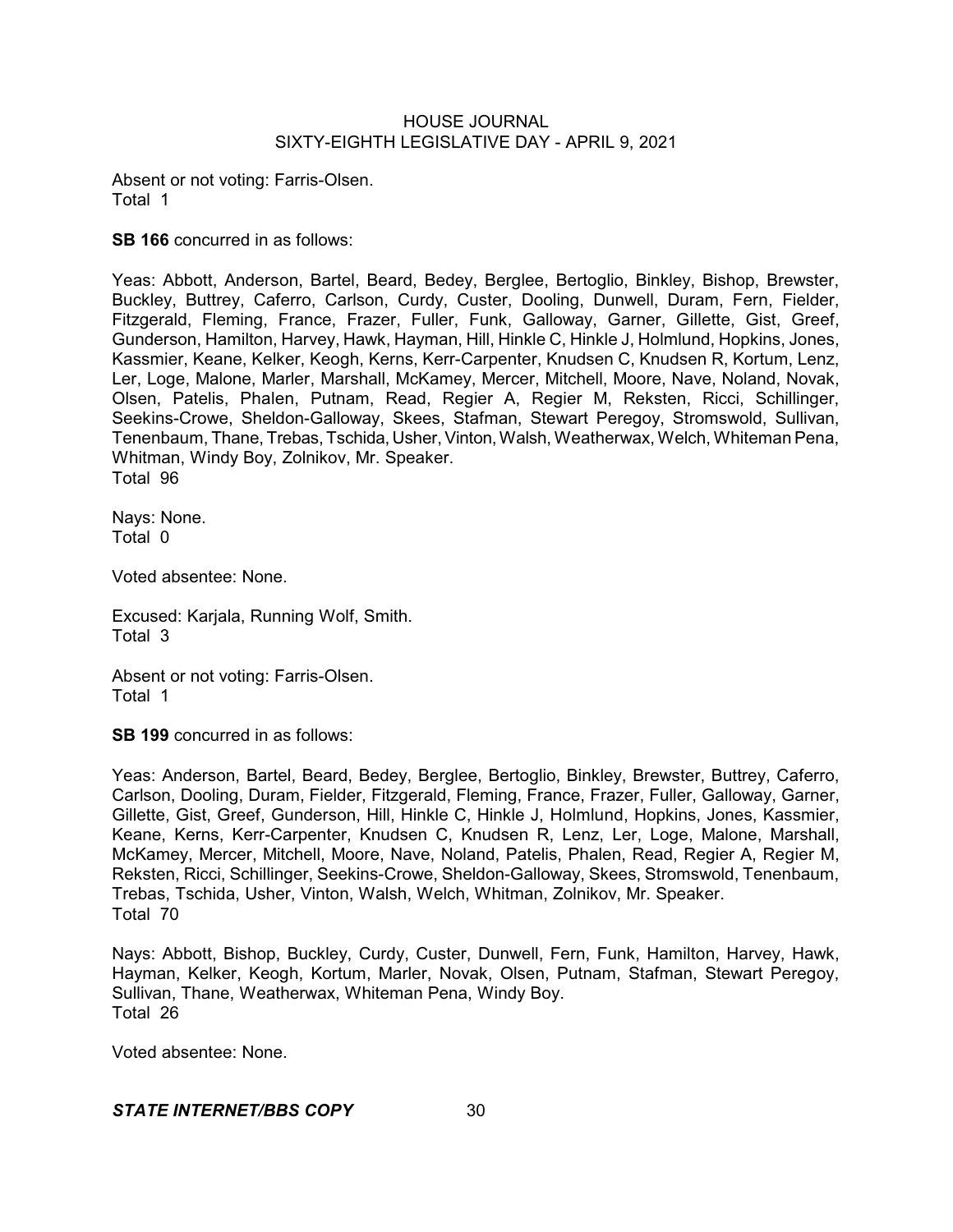Excused: Karjala, Running Wolf, Smith. Total 3

Absent or not voting: Farris-Olsen. Total 1

**SB 206** concurred in as follows:

Yeas: Abbott, Anderson, Bartel, Beard, Bedey, Berglee, Bertoglio, Binkley, Bishop, Brewster, Buckley, Buttrey, Caferro, Carlson, Curdy, Custer, Dooling, Dunwell, Duram, Fern, Fielder, Fitzgerald, Fleming, France, Frazer, Fuller, Funk, Galloway, Garner, Gillette, Gist, Greef, Gunderson, Hamilton, Harvey, Hawk, Hayman, Hill, Hinkle C, Hinkle J, Holmlund, Hopkins, Jones, Kassmier, Keane, Kelker, Keogh, Kerns, Kerr-Carpenter, Knudsen C, Knudsen R, Kortum, Lenz, Ler, Loge, Malone, Marler, Marshall, McKamey, Mercer, Mitchell, Moore, Nave, Noland, Novak, Olsen, Patelis, Phalen, Putnam, Read, Regier A, Regier M, Reksten, Ricci, Schillinger, Seekins-Crowe, Skees, Stafman, Stewart Peregoy, Stromswold, Sullivan, Tenenbaum, Thane, Trebas, Tschida, Usher, Vinton, Walsh, Weatherwax, Welch, Whiteman Pena, Whitman, Windy Boy, Zolnikov, Mr. Speaker. Total 95

Nays: Sheldon-Galloway. Total 1

Voted absentee: None.

Excused: Karjala, Running Wolf, Smith. Total 3

Absent or not voting: Farris-Olsen. Total 1

**SB 238** concurred in as follows:

Yeas: Abbott, Anderson, Bartel, Beard, Bedey, Berglee, Bertoglio, Binkley, Bishop, Brewster, Buckley, Buttrey, Caferro, Carlson, Curdy, Custer, Dooling, Dunwell, Duram, Fern, Fielder, Fitzgerald, Fleming, France, Frazer, Fuller, Funk, Galloway, Garner, Gillette, Gist, Greef, Gunderson, Hamilton, Harvey, Hawk, Hayman, Hill, Hinkle C, Hinkle J, Holmlund, Hopkins, Jones, Kassmier, Keane, Kelker, Keogh, Kerns, Kerr-Carpenter, Knudsen C, Knudsen R, Kortum, Ler, Loge, Malone, Marler, Marshall, McKamey, Mitchell, Nave, Noland, Novak, Olsen, Patelis, Phalen, Putnam, Read, Regier A, Reksten, Ricci, Schillinger, Seekins-Crowe, Sheldon-Galloway, Skees, Stafman, Stewart Peregoy, Stromswold, Sullivan, Tenenbaum, Thane, Trebas, Tschida, Usher, Vinton, Walsh, Weatherwax, Welch, Whiteman Pena, Whitman, Windy Boy, Zolnikov, Mr. Speaker. Total 92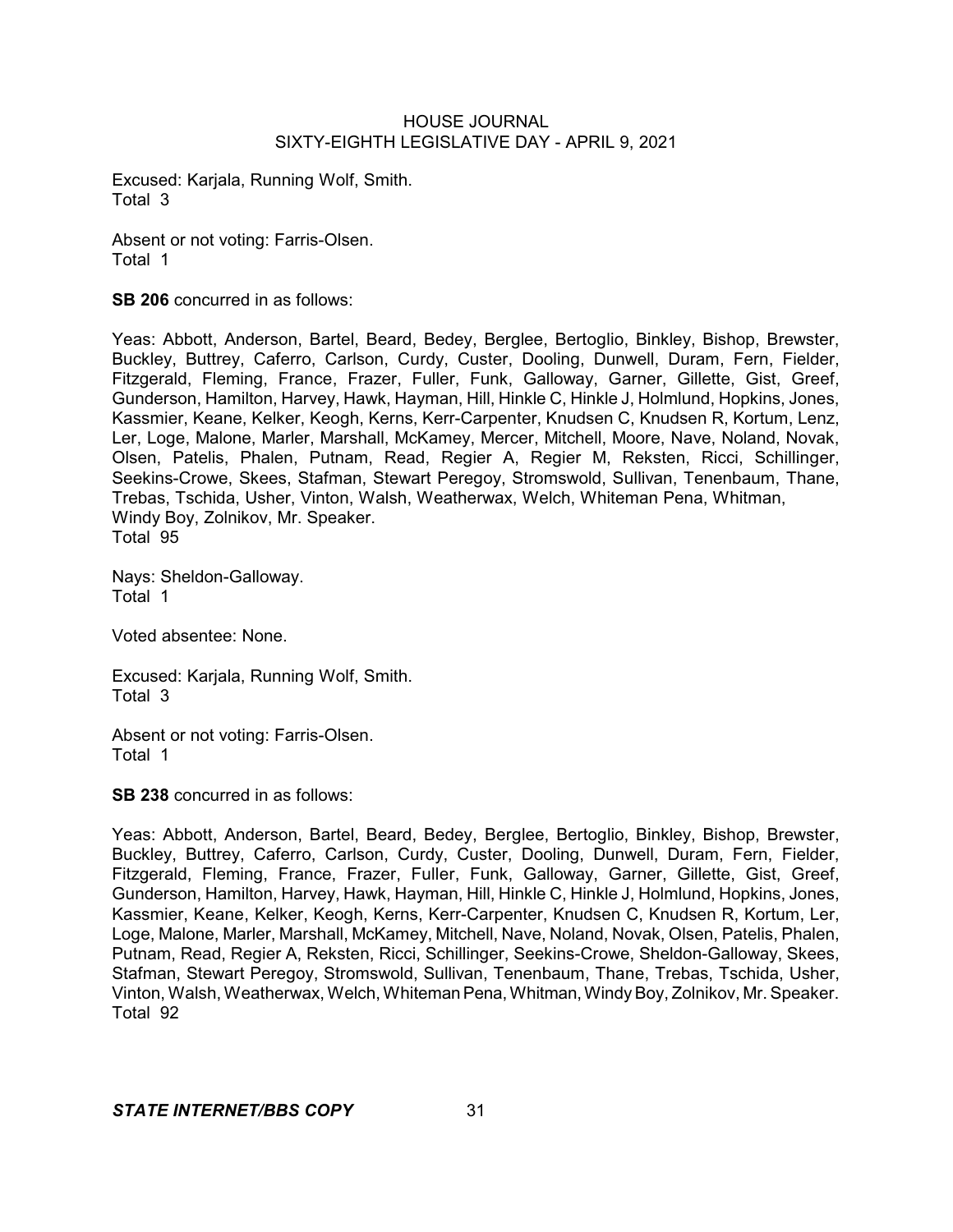Nays: Lenz, Mercer, Moore, Regier M. Total 4

Voted absentee: None.

Excused: Karjala, Running Wolf, Smith. Total 3

Absent or not voting: Farris-Olsen. Total 1

**SB 287** concurred in as follows:

Yeas: Abbott, Anderson, Bartel, Bedey, Berglee, Bertoglio, Binkley, Bishop, Brewster, Buckley, Buttrey, Caferro, Carlson, Curdy, Custer, Dooling, Dunwell, Duram, Fern, Fielder, Fitzgerald, Fleming, France, Frazer, Fuller, Funk, Galloway, Garner, Gillette, Gist, Greef, Gunderson, Hamilton, Harvey, Hawk, Hayman, Hill, Hinkle J, Holmlund, Hopkins, Jones, Kassmier, Keane, Kelker, Keogh, Kerns, Kerr-Carpenter, Knudsen C, Knudsen R, Kortum, Lenz, Ler, Loge, Malone, Marler, McKamey, Mercer, Mitchell, Moore, Nave, Noland, Novak, Olsen, Patelis, Phalen, Putnam, Read, Regier A, Regier M, Reksten, Ricci, Schillinger, Seekins-Crowe, Sheldon-Galloway, Skees, Stafman, Stewart Peregoy, Stromswold, Sullivan, Tenenbaum, Thane, Trebas, Usher, Vinton, Walsh, Weatherwax, Welch, Whiteman Pena, Whitman, Windy Boy, Zolnikov, Mr. Speaker. Total 92

Nays: Beard, Hinkle C, Marshall, Tschida. Total 4

Voted absentee: None.

Excused: Karjala, Running Wolf, Smith. Total 3

Absent or not voting: Farris-Olsen. Total 1

**SB 367** concurred in as follows:

Yeas: Anderson, Bartel, Beard, Bedey, Berglee, Bertoglio, Binkley, Brewster, Buckley, Buttrey, Carlson, Curdy, Custer, Dooling, Duram, Fern, Fitzgerald, Fleming, France, Frazer, Galloway, Garner, Gillette, Gist, Greef, Gunderson, Hamilton, Hinkle C, Hinkle J, Holmlund, Hopkins, Jones, Kassmier, Keogh, Kerns, Kerr-Carpenter, Knudsen C, Knudsen R, Kortum, Lenz, Ler, Loge, Malone, McKamey, Mercer, Mitchell, Moore, Nave, Noland, Patelis, Phalen, Putnam, Read, Regier A, Regier M, Reksten, Ricci, Schillinger, Seekins-Crowe, Sheldon-Galloway, Skees,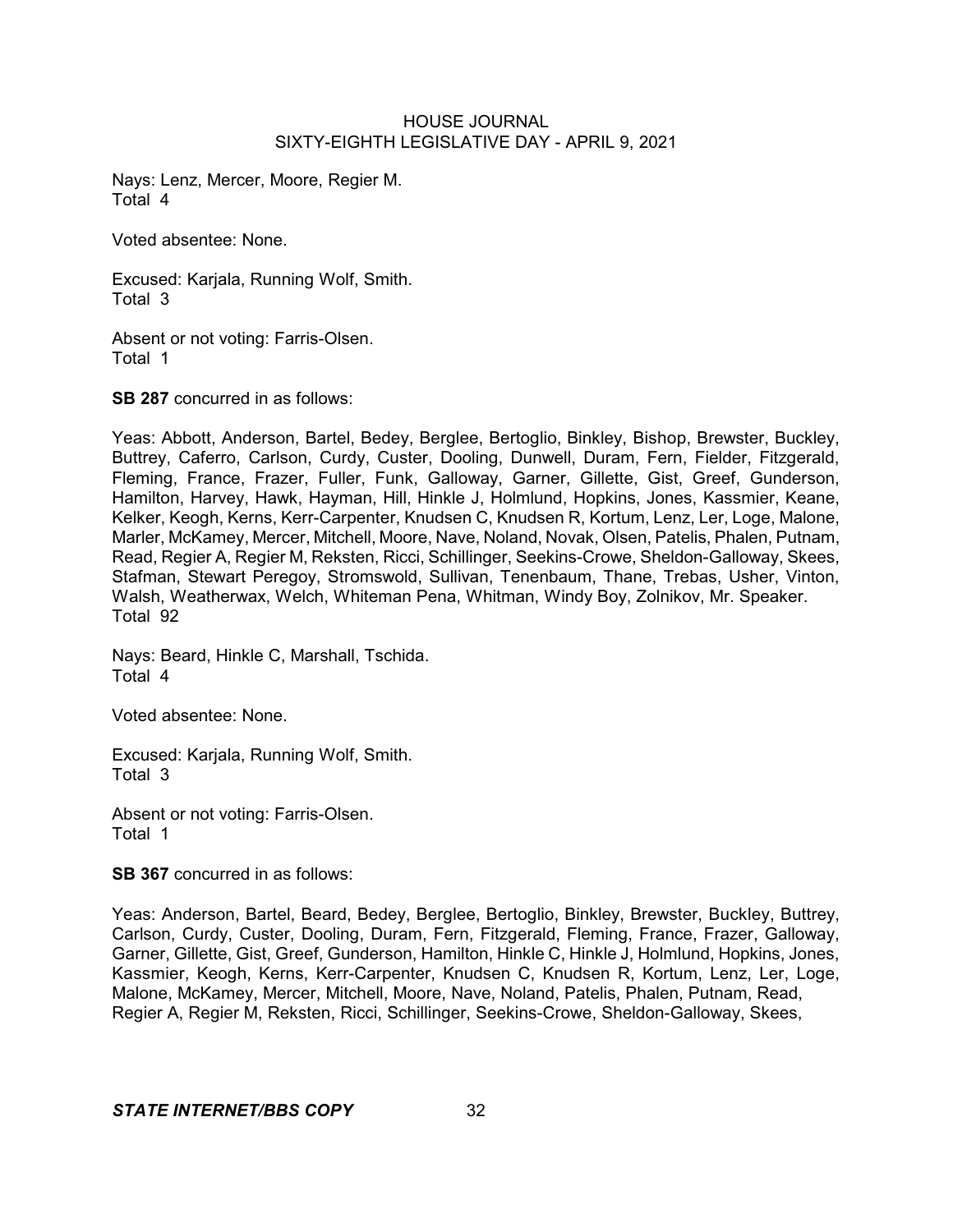Stewart Peregoy, Stromswold, Sullivan, Thane, Trebas, Tschida, Usher, Vinton, Walsh, Weatherwax, Welch, Whiteman Pena, Whitman, Windy Boy, Zolnikov, Mr. Speaker. Total 77

Nays: Abbott, Bishop, Caferro, Dunwell, Fielder, Fuller, Funk, Harvey, Hawk, Hayman, Hill, Keane, Kelker, Marler, Marshall, Novak, Olsen, Stafman, Tenenbaum. Total 19

Voted absentee: None.

Excused: Karjala, Running Wolf, Smith. Total 3

Absent or not voting: Farris-Olsen. Total 1

### **MOTIONS**

Majority Leader Vinton moved to re-refer **SB 182** to the Appropriations Committee. Without objection, do ordered.

Majority Leader Vinton moved to re-refer **SB 212** to the Appropriations Committee. Without objection, do ordered.

Majority Leader Vinton moved to re-refer **SB 249** to the Appropriations Committee. Without objection, do ordered.

Majority Leader Vinton moved to re-refer **SB 318** to the Judiciary Committee. Without objection, do ordered.

Representative Tschida moved that **SB 271** be taken from State Administration and brought before the Committee of the Whole.

Motion **failed** as follows:

Yeas: Bartel, Berglee, Binkley, Brewster, Carlson, Duram, Fielder, Fleming, Fuller, Galloway, Gillette, Gist, Gunderson, Hinkle C, Hinkle J, Kerns, Knudsen C, Knudsen R, Lenz, Ler, Loge, Marshall, Mercer, Mitchell, Moore, Nave, Noland, Patelis, Phalen, Read, Regier A, Regier M, Ricci, Schillinger, Seekins-Crowe, Sheldon-Galloway, Skees, Trebas, Tschida, Usher, Vinton, Zolnikov, Mr. Speaker.

Total 43

Nays: Abbott, Anderson, Beard, Bedey, Bertoglio, Bishop, Buckley, Buttrey, Caferro, Curdy, Custer, Dooling, Dunwell, Fern, Fitzgerald, France, Frazer, Funk, Garner, Greef, Hamilton, Harvey, Hawk, Hayman, Hill, Holmlund, Hopkins, Jones, Kassmier, Keane, Kelker, Keogh, Kerr-Carpenter,